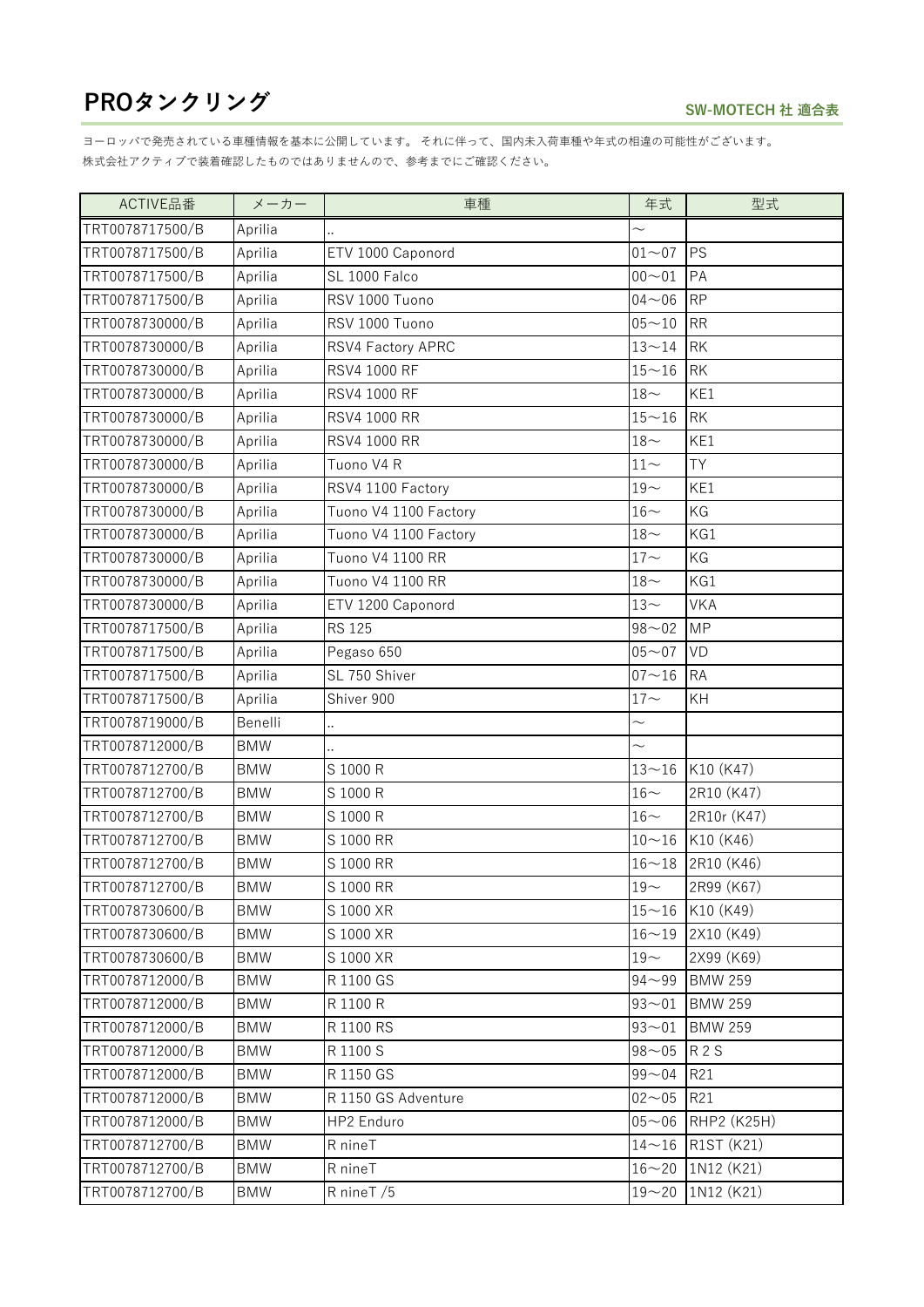| ACTIVE品番        | メーカー       | 車種                     | 年式                  | 型式                   |
|-----------------|------------|------------------------|---------------------|----------------------|
| TRT0078712700/B | <b>BMW</b> | R nineT Urban G/S      |                     | $16 - 20$ 1N12 (K33) |
| TRT0078712700/B | <b>BMW</b> | R nineT Pure           | $16 - 20$           | 1N12 (K22)           |
| TRT0078712700/B | <b>BMW</b> | R nineT Racer          | $16 - 20$           | 1N12 (K32)           |
| TRT0078712700/B | <b>BMW</b> | R nineT Scrambler      | $16 - 20$           | 1N12 (K23)           |
| TRT0078712700/B | <b>BMW</b> | R nineT Scrambler      | $20 -$              | <b>RN12</b>          |
| TRT0078730600/B | <b>BMW</b> | K 1200 GT              | $03 - 08$           | K12GT (K44)          |
| TRT0078730600/B | <b>BMW</b> | K 1200 R               | $05 - 08$           | K12R (K43)           |
| TRT0078712000/B | <b>BMW</b> | K 1200 R Sport         | $07 - 08$           | K12R (K43)           |
| TRT0078712000/B | <b>BMW</b> | K 1200 S               | $05 - 08$           | K12S (K40)           |
| TRT0078712000/B | <b>BMW</b> | R 1200 GS              | $04 - 07$           | R12 (K25)            |
| TRT0078712300/B | <b>BMW</b> | R 1200 GS              | $08 - 08$           | R12 (K25)            |
| TRT0078712700/B | <b>BMW</b> | R 1200 GS              | $09 - 12$           | R12 (K25)            |
| TRT0078712300/B | <b>BMW</b> | R 1200 GS Adventure    | $08 - 08$           | R12 (K25)            |
| TRT0078712700/B | <b>BMW</b> | R 1200 GS Adventure    | $09 - 13$           | R12 (K25)            |
| TRT0078730600/B | <b>BMW</b> | R 1200 GS LC           | $12 - 16$           | R12W (K50)           |
| TRT0078730600/B | <b>BMW</b> | R 1200 GS LC           | $16 - 18$           | 1G12 (K50)           |
| TRT0078730600/B | <b>BMW</b> | R 1200 GS LC Adventure | $13 - 16$           | R12W (K51)           |
| TRT0078730600/B | <b>BMW</b> | R 1200 GS LC Adventure | $16 - 18$           | 1G12 (K51)           |
| TRT0078730600/B | <b>BMW</b> | R 1200 GS LC Rallye    | $16 - 18$           | 1G12 (K50)           |
| TRT0078712400/B | <b>BMW</b> | R 1200 R               | $07 - 08$           | R1ST (K27)           |
| TRT0078712700/B | <b>BMW</b> | R 1200 R               | $09 - 14$           | R1ST (K27)           |
| TRT0078730600/B | <b>BMW</b> | R 1200 R               | $14 - 16$           | R12WR (K53)          |
| TRT0078730600/B | <b>BMW</b> | R 1200 R               |                     | $16~18$ 1R12 (K53)   |
| TRT0078730600/B | <b>BMW</b> | R 1200 RS              | $14 - 18$           | R12WR (K54)          |
| TRT0078730600/B | <b>BMW</b> | R 1200 RT              | $14-$               | R12WT (K52)          |
| TRT0078712300/B | <b>BMW</b> | R 1200 S               | $07 - 08$           | R1ST (K29)           |
| TRT0078730600/B | <b>BMW</b> | R 1250 GS              | $18-$               | 1G13 (K50)           |
| TRT0078730600/B | <b>BMW</b> | R 1250 GS Adventure    | $18\mathord{\sim}$  | 1G13 (K51)           |
| TRT0078730600/B | <b>BMW</b> | R 1250 GS Style Rallye | $21\!\sim\!$        | 1G13 (K50)           |
| TRT0078730600/B | <b>BMW</b> | R 1250 R               | $18-$               | 1R13 (K53)           |
| TRT0078730600/B | <b>BMW</b> | R 1250 RS              | $18\mathord{\sim}$  | 1R13 (K54)           |
| TRT0078730600/B | <b>BMW</b> | R 1250 RT              | $18-$               | 1T13 (K52)           |
| TRT0078730600/B | <b>BMW</b> | K 1300 GT              | $09 - 11$           | K12S (K44)           |
| TRT0078730600/B | <b>BMW</b> | K 1300 R               | $09 - 16$           | K12S (K43)           |
| TRT0078730600/B | <b>BMW</b> | K 1300 S               | $09 - 15$           | K12S (K40)           |
| TRT0078716000/B | BMW        | G 310 GS               | $17\mathord{\sim}$  | 5G31 (K02)           |
| TRT0078716000/B | <b>BMW</b> | G 310 R                | $16-$               | 5R31 (K03)           |
| TRT0078711600/B | BMW        | F 650                  | $97 - 00$           | <b>BMW 169</b>       |
| TRT0078720500/B | <b>BMW</b> | G 650 GS               | $11 - 15$           | E650G (R13)          |
| TRT0078720500/B | <b>BMW</b> | G 650 GS Sert縊         | $11\mathtt{\sim}15$ | E650G (R13)          |
| TRT0078720100/B | <b>BMW</b> | F 650 GS Twin          | $07 - 11$           | E8GS (K72)           |
| TRT0078720100/B | <b>BMW</b> | F 700 GS               | $12 - 16$           | E8GS (K70)           |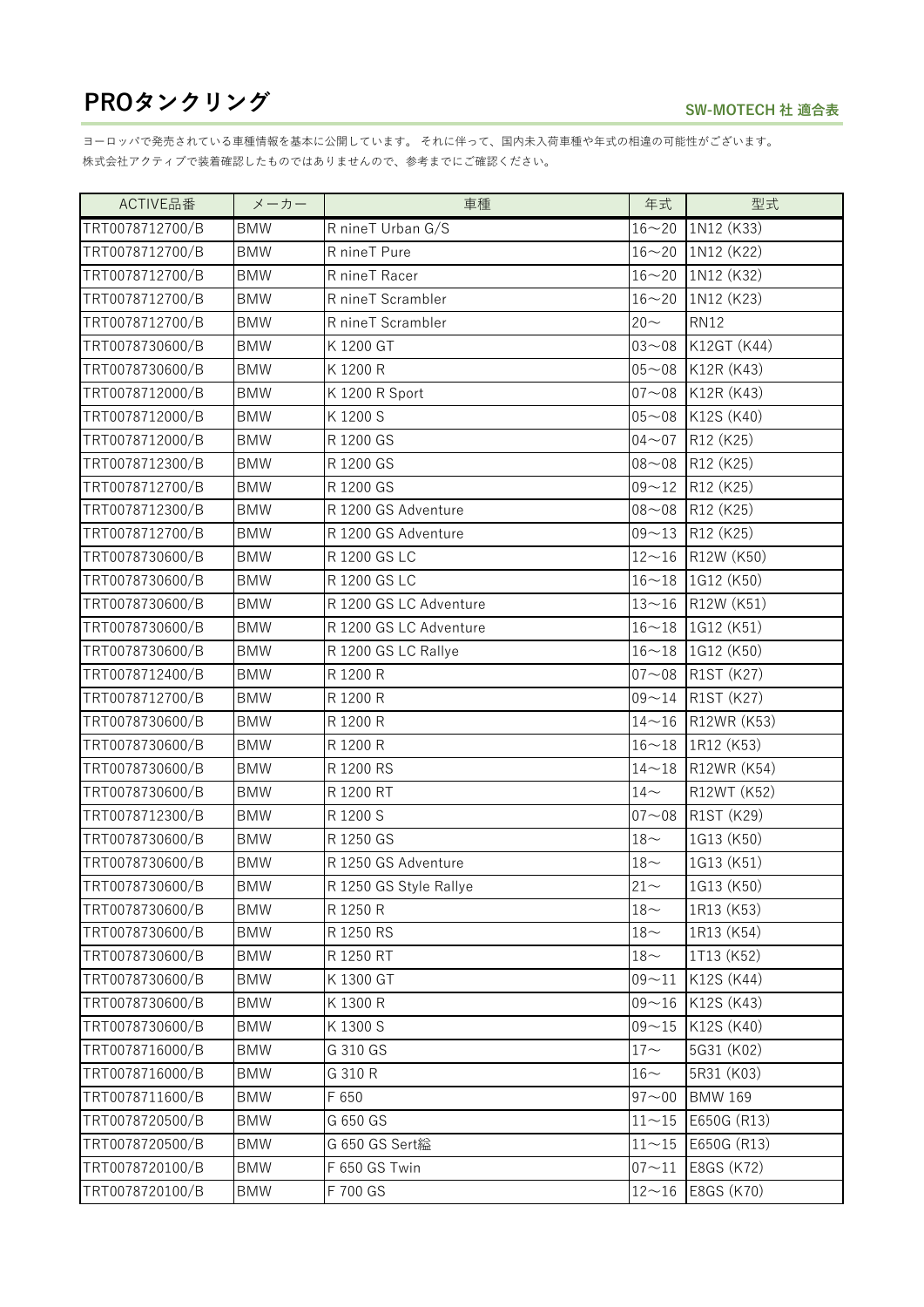| ACTIVE品番        | メーカー       | 車種                   | 年式                 | 型式             |
|-----------------|------------|----------------------|--------------------|----------------|
| TRT0078720100/B | <b>BMW</b> | F 700 GS             | $16-$              | 4G80 (K70)     |
| TRT0078720100/B | <b>BMW</b> | F 700 GS             | $16-$              | 4G80r (K70)    |
| TRT0078720100/B | <b>BMW</b> | F 800 GS             | $08 - 16$          | E8GS (K72)     |
| TRT0078720100/B | <b>BMW</b> | F 800 GS             | $16\mathord{\sim}$ | 4G80 (K72)     |
| TRT0078720100/B | <b>BMW</b> | F 800 GS             | $16\mathord{\sim}$ | 4G80r (K72)    |
| TRT0078720100/B | <b>BMW</b> | F 800 GS Adventure   | $13 - 16$          | E8GS (K75)     |
| TRT0078720100/B | <b>BMW</b> | F 800 GS Adventure   | $16-$              | 4G80r (K75)    |
| TRT0078720100/B | <b>BMW</b> | F 800 GS Adventure   | $16\!\sim\!$       | 4G80 (K75)     |
| TRT0078720600/B | <b>BMW</b> | F 800 GT             | $12 - 16$          | E8ST (K71)     |
| TRT0078720600/B | <b>BMW</b> | F 800 GT             | $16\!\sim\!$       | 4R80 (K71)     |
| TRT0078720600/B | <b>BMW</b> | F 800 R              | $09 - 16$          | E8ST (K73)     |
| TRT0078720600/B | <b>BMW</b> | F 800 R              | $16\mathord{\sim}$ | 4R80 (K73)     |
| TRT0078720600/B | <b>BMW</b> | F 800 S              | $06 - 10$          | E8ST (K71)     |
| TRT0078720600/B | <b>BMW</b> | F 800 ST             | $06 - 12$          | E8ST (K71)     |
| TRT0078730600/B | <b>BMW</b> | F 750 GS             | $17 - 20$          | 4G85 (K80)     |
| TRT0078730600/B | <b>BMW</b> | F 850 GS             | $17 - 20$          | 4G85 (K81)     |
| TRT0078730600/B | <b>BMW</b> | F 850 GS Adventure   | $18\mathord{\sim}$ | 4G85 (K82)     |
| TRT0078712000/B | <b>BMW</b> | R 850 R              | $94 - 01$          | <b>BMW 259</b> |
| TRT0078730600/B | <b>BMW</b> | F 900 R              | $19-$              | 4R90r (K83)    |
| TRT0078730600/B | <b>BMW</b> | F 900 R              | $19-$              | 4R90 (K83)     |
| TRT0078730600/B | <b>BMW</b> | F 900 XR             | $19-$              | 4R90r (K84)    |
| TRT0078730600/B | <b>BMW</b> | F 900 XR             | $19-$              | 4R90 (K84)     |
| TRT0078719000/B | Cagiva     |                      | $\sim$             |                |
| TRT0078719000/B | Cagiva     | 1000 Raptor          | $00 - 06$          | M <sub>2</sub> |
| TRT0078719000/B | Cagiva     | 650 Raptor           | $00 - 07$          | M <sub>2</sub> |
| TRT0078711000/B | Cagiva     | Elefant 900          | $92 - 96$          | B              |
| TRT0078711000/B | Ducati     |                      | $\sim$             |                |
| TRT0078711000/B | Ducati     | Superbike 1098       | $07 - 09$          | H7             |
| TRT0078720300/B | Ducati     | Monster 1100         | $09 - 10$ M5       |                |
| TRT0078730000/B | Ducati     | Monster 1100         | $09 - 10$          | M <sub>5</sub> |
| TRT0078720300/B | Ducati     | Monster 1100 EVO     | $11 - 13$          | M <sub>5</sub> |
| TRT0078730000/B | Ducati     | Monster 1100 EVO     | $11 - 13$          | M <sub>5</sub> |
| TRT0078720300/B | Ducati     | Monster 1100 S       | $09 - 10$          | M <sub>5</sub> |
| TRT0078730000/B | Ducati     | Monster 1100 S       | $09 - 10$          | M <sub>5</sub> |
| TRT0078730000/B | Ducati     | Panigale V4          | $18-$              | DA             |
| TRT0078730000/B | Ducati     | PaniV4R              | $18\mathord{\sim}$ | DA             |
| TRT0078730000/B | Ducati     | PaniV4S              | $18-$              | DA             |
| TRT0078730000/B | Ducati     | Panigale V4 Speciale | $18\mathord{\sim}$ | DA             |
| TRT0078730000/B | Ducati     | Streetfighter 1100   | $09 - 12$          | F1             |
| TRT0078730000/B | Ducati     | Streetfighter 1100   | $13 - 16$          | <b>B1</b>      |
| TRT0078730000/B | Ducati     | Streetfighter 1100 S | $09 - 12$          | F1             |
| TRT0078730000/B | Ducati     | Streetfighter 1100 S | $13 - 16$          | <b>B1</b>      |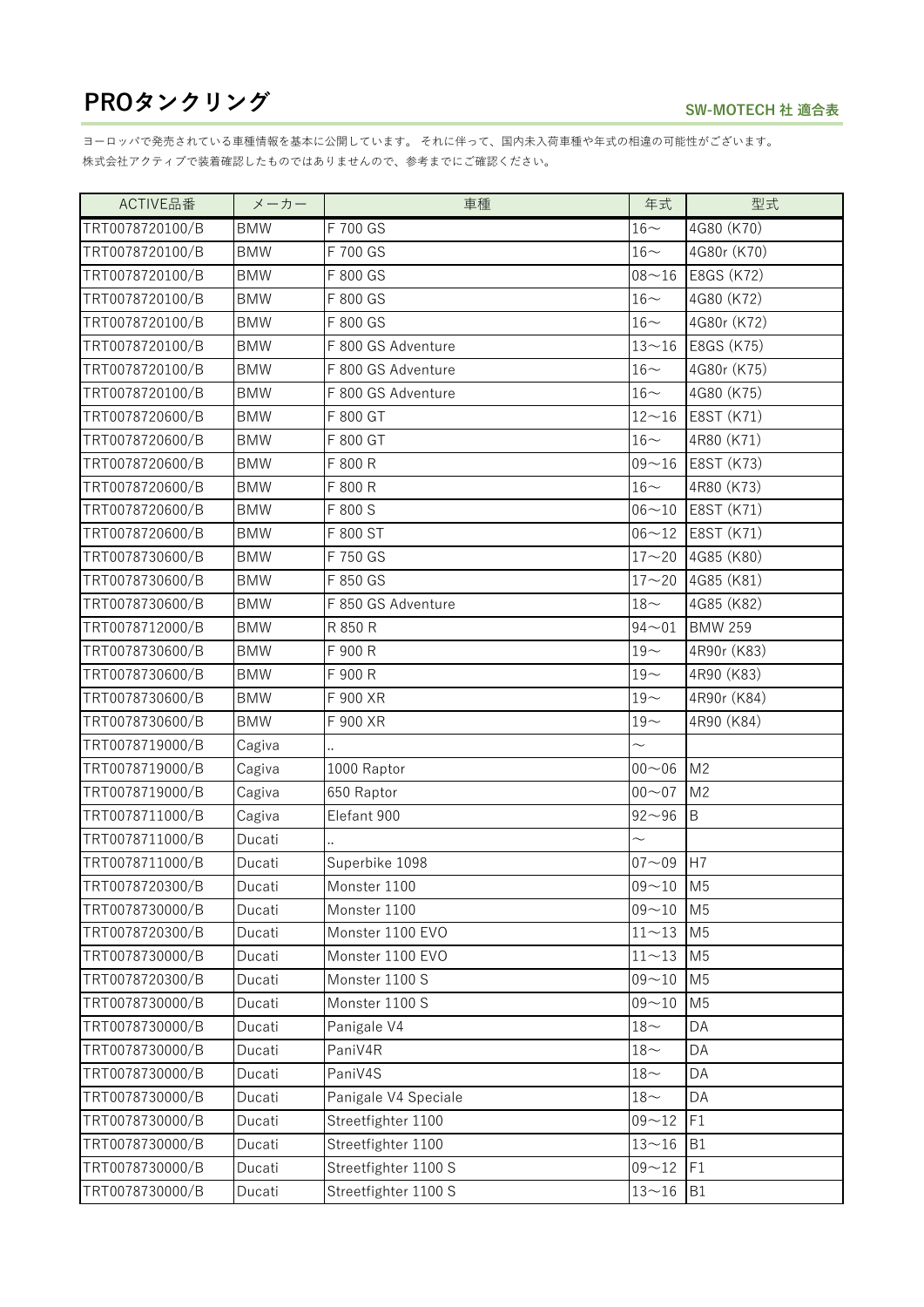| ACTIVE品番        | メーカー   | 車種                            | 年式                 | 型式             |
|-----------------|--------|-------------------------------|--------------------|----------------|
| TRT0078730000/B | Ducati | Streetfighter V4              | $19-$              | FA             |
| TRT0078730600/B | Ducati | Multistrada V4                | $20 -$             | 1A             |
| TRT0078711000/B | Ducati | Superbike 1098 R              | $07 - 09$          | H7             |
| TRT0078711000/B | Ducati | Superbike 1198                | $09 - 12$          | H7             |
| TRT0078711000/B | Ducati | Superbike 1198 R              | $09 - 12$          | H7             |
| TRT0078730000/B | Ducati | Superbike 1199 Panigale       | $11 - 14$          | H <sub>8</sub> |
| TRT0078730000/B | Ducati | Superbike 1199 Panigale S     | $11 - 14$          | H <sub>8</sub> |
| TRT0078730600/B | Ducati | Multistrada 1200 Enduro       | $16 - 18$          | AB             |
| TRT0078730600/B | Ducati | Multistrada 1200              | $10 - 12$          | A2             |
| TRT0078730600/B | Ducati | Multistrada 1200              | $13 - 14$          | A <sub>3</sub> |
| TRT0078730600/B | Ducati | Multistrada 1200              | $15 - 17$          | AA             |
| TRT0078730600/B | Ducati | Multistrada 1200 S            | $10 - 12$          | A2             |
| TRT0078730600/B | Ducati | Multistrada 1200 S            | $13 - 14$          | A3             |
| TRT0078730600/B | Ducati | Multistrada 1200 S            | $15 - 17$          | AA             |
| TRT0078711000/B | Ducati | Monster 1200                  | $14 - 16$          | M6             |
| TRT0078711000/B | Ducati | Monster 1200                  | $16-$              | MA             |
| TRT0078711000/B | Ducati | Monster 1200                  | $16-$              | <b>MB</b>      |
| TRT0078711000/B | Ducati | Monster 1200 R                | $16-$              | MA             |
| TRT0078711000/B | Ducati | Monster 1200 S                | $14 - 16$          | M <sub>6</sub> |
| TRT0078711000/B | Ducati | Monster 1200 S                | $16-$              | MB             |
| TRT0078711000/B | Ducati | Monster 1200 S                | $16\mathord{\sim}$ | MA             |
| TRT0078730600/B | Ducati | Multistrada 1260              | $17 -$             | <b>AC</b>      |
| TRT0078730600/B | Ducati | Multistrada 1260 Enduro       | $17\mathord{\sim}$ | AC             |
| TRT0078730600/B | Ducati | Multistrada 1260 S Grand Tour | $17 -$             | <b>AC</b>      |
| TRT0078730600/B | Ducati | Multistrada 1260 Pikes Peak   | $17 -$             | AC             |
| TRT0078730600/B | Ducati | Multistrada 1260 S            | $17 -$             | <b>AC</b>      |
| TRT0078730600/B | Ducati | 1260MultiSDAir                | $17 -$             | AC             |
| TRT0078730000/B | Ducati | 1299 Panigale                 | $15-$              | H <sub>9</sub> |
| TRT0078730000/B | Ducati | 1299 Panigale S               | $15\mathtt{\sim}$  | H9             |
| TRT0078711000/B | Ducati | M 600 Monster                 | $94 - 97$          | M              |
| TRT0078711000/B | Ducati | M 600 Monster                 | $98 - 01$          | M <sub>3</sub> |
| TRT0078720300/B | Ducati | Monster 696                   | $08 - 14$          | M <sub>5</sub> |
| TRT0078730000/B | Ducati | Monster 696                   | $08 - 14$          | M <sub>5</sub> |
| TRT0078711000/B | Ducati | Superbike 748                 | $00 - 03$          | H <sub>3</sub> |
| TRT0078711000/B | Ducati | M 750 Monster                 | $97 - 01$          | M              |
| TRT0078720300/B | Ducati | Monster 796                   | $10 - 14$          | M <sub>5</sub> |
| TRT0078730000/B | Ducati | Monster 796                   | $10 - 14$          | M <sub>5</sub> |
| TRT0078711000/B | Ducati | Monster 797                   | $16-$              | <b>MD</b>      |
| TRT0078711000/B | Ducati | M 800 Monster                 | $03 - 04$          | M4             |
| TRT0078711000/B | Ducati | M 800 S2R Monster             | $04 - 07$          | M4             |
| TRT0078711000/B | Ducati | Monster 821                   | $14 - 17$          | M <sub>6</sub> |
| TRT0078711000/B | Ducati | Monster 821                   | $17\mathord{\sim}$ | MH             |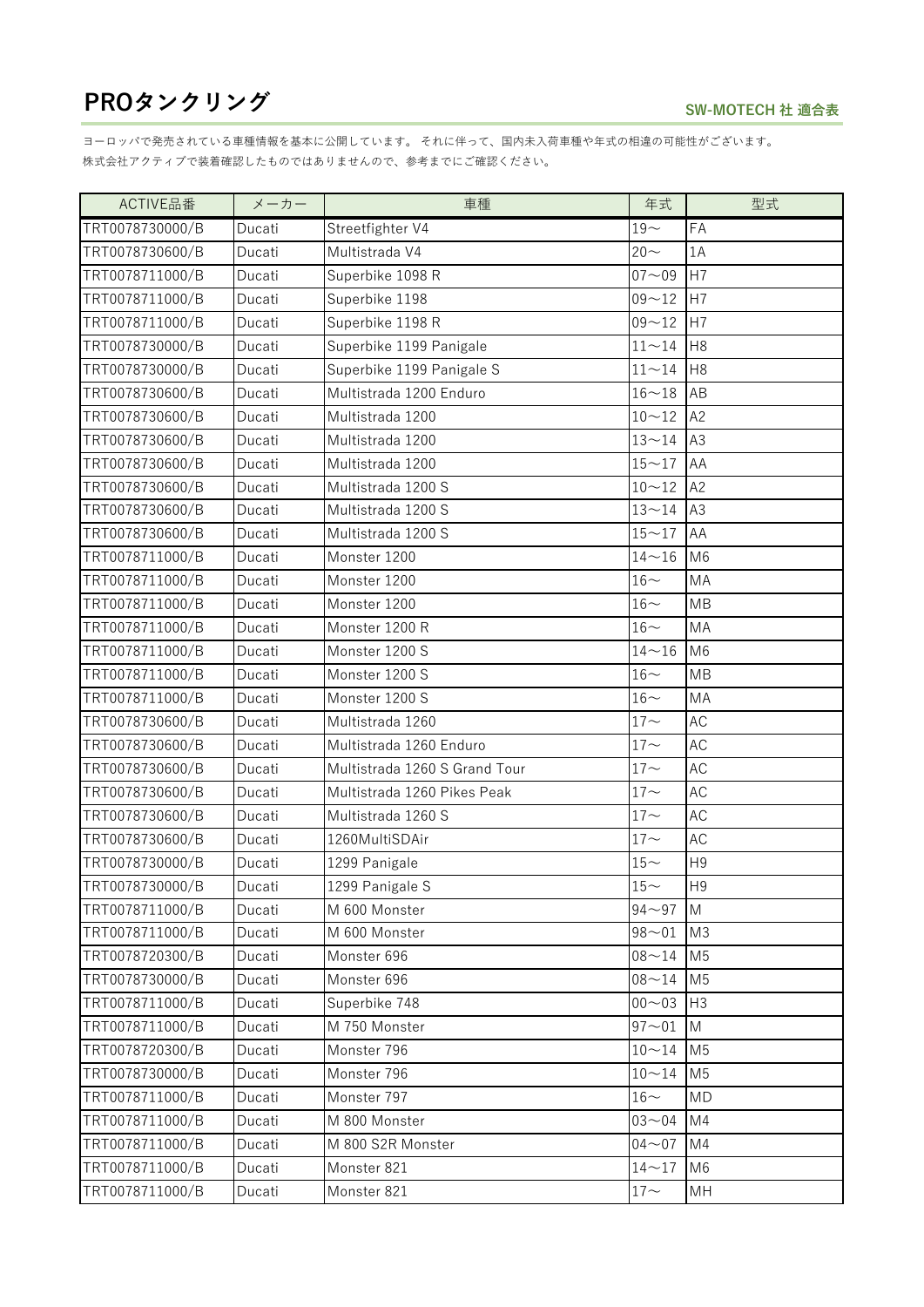| ACTIVE品番        | メーカー   | 車種                                    | 年式                 | 型式               |
|-----------------|--------|---------------------------------------|--------------------|------------------|
| TRT0078730000/B | Ducati | 848 Streetfighter                     | $11 -$             | F1               |
| TRT0078711000/B | Ducati | Superbike 848                         | $08 - 11$          | H <sub>6</sub>   |
| TRT0078711000/B | Ducati | Superbike 848 EVO                     | $11 - 13$          | H <sub>6</sub>   |
| TRT0078730000/B | Ducati | Superbike 899 Panigale                | $14 - 15$          | H <sub>8</sub>   |
| TRT0078711000/B | Ducati | M 900 Monster                         | $94 - 99$          | M                |
| TRT0078711000/B | Ducati | Superbike 916                         | $94 - 98$          | 916              |
| TRT0078711000/B | Ducati | M 916 S4 Monster                      | $00 - 04$          | M4               |
| TRT0078730600/B | Ducati | Multistrada 950                       | $16-$              | AA               |
| TRT0078730600/B | Ducati | Multistrada 950                       | $18\mathord{\sim}$ | AD               |
| TRT0078730600/B | Ducati | Multistrada 950 S                     | $18-$              | <b>AD</b>        |
| TRT0078730600/B | Ducati | Hypermotard 950                       | $18-$              | <b>BD</b>        |
| TRT0078730600/B | Ducati | Hypermotard 950                       | $18-$              | <b>BC</b>        |
| TRT0078730600/B | Ducati | Hypermotard 950                       | $18-$              | BB               |
| TRT0078730600/B | Ducati | Hypermotard 950 SP                    | $18-$              | <b>BD</b>        |
| TRT0078730600/B | Ducati | Hypermotard 950 SP                    | $18\mathord{\sim}$ | BB               |
| TRT0078730600/B | Ducati | Hypermotard 950 SP                    | $18-$              | BC               |
| TRT0078730000/B | Ducati | Panigale V2                           | $19-$              | 1H               |
| TRT0078711000/B | Ducati | SuperSport                            | $17 -$             | <b>VB</b>        |
| TRT0078711000/B | Ducati | SuperSport S                          | $17 -$             | VB               |
| TRT0078730000/B | Ducati | 959 Panigale                          | $16-$              | HA               |
| TRT0078711000/B | Ducati | M 992 S2R Monster                     | $05 - 09$          | M4               |
| TRT0078711000/B | Ducati | Superbike 996                         | $00 - 02$          | H2               |
| TRT0078711000/B | Ducati | M 996 S4R Monster                     | $04 - 06$          | M4               |
| TRT0078711000/B | Ducati | M 998 S4RS Monster                    | $06 - 09$          | M4               |
| TRT0078710600/B | Honda  |                                       | $\sim$             |                  |
| TRT0078710600/B | Honda  | <b>CB1000R</b>                        | $08 - 17$          | <b>SC60</b>      |
| TRT0078730400/B | Honda  | <b>CB1000R</b>                        | $18-$              | <b>SC80</b>      |
| TRT0078710600/B | Honda  | <b>CBF 1000</b>                       | $06 - 09$          | <b>SC58</b>      |
| TRT0078710600/B | Honda  | CBF 1000 F                            | $09 - 16$ SC64     |                  |
| TRT0078710600/B | Honda  | <b>CBR 1000</b>                       | $93 - 99$          | <b>SC24</b>      |
| TRT0078710600/B | Honda  | CBR 1000 RR Fireblade                 | $04 - 07$          | SC <sub>57</sub> |
| TRT0078710600/B | Honda  | CBR 1000 RR Fireblade                 | $08 - 13$          | <b>SC59</b>      |
| TRT0078730400/B | Honda  | CBR 1000 RR Fireblade                 | $14 - 16$          | <b>SC59</b>      |
| TRT0078730400/B | Honda  | CBR 1000 RR Fireblade                 | $17\mathord{\sim}$ | SC77             |
| TRT0078730400/B | Honda  | CBR 1000 RR-R Fireblade               | $19-$              | <b>SC82</b>      |
| TRT0078730400/B | Honda  | CBR1000RR-R Fireblade SP              | $19\mathord{\sim}$ | <b>SC82</b>      |
| TRT0078730400/B | Honda  | CRF1000L Africa Twin                  | $15 - 17$          | SD <sub>04</sub> |
| TRT0078730400/B | Honda  | CRF1000L Africa Twin                  | $17-$              | SD <sub>06</sub> |
| TRT0078730400/B | Honda  | CRF1000L Africa Twin Adventure Sports | $18\mathord{\sim}$ | SD <sub>06</sub> |
| TRT0078710600/B | Honda  | <b>VTR 1000</b>                       | $01 - 06$          | SC45             |
| TRT0078710600/B | Honda  | <b>VTR 1000</b>                       | $97 - 00$          | SC36             |
| TRT0078710600/B | Honda  | XL 1000 V Varadero                    | $01 - 09$          | SD <sub>02</sub> |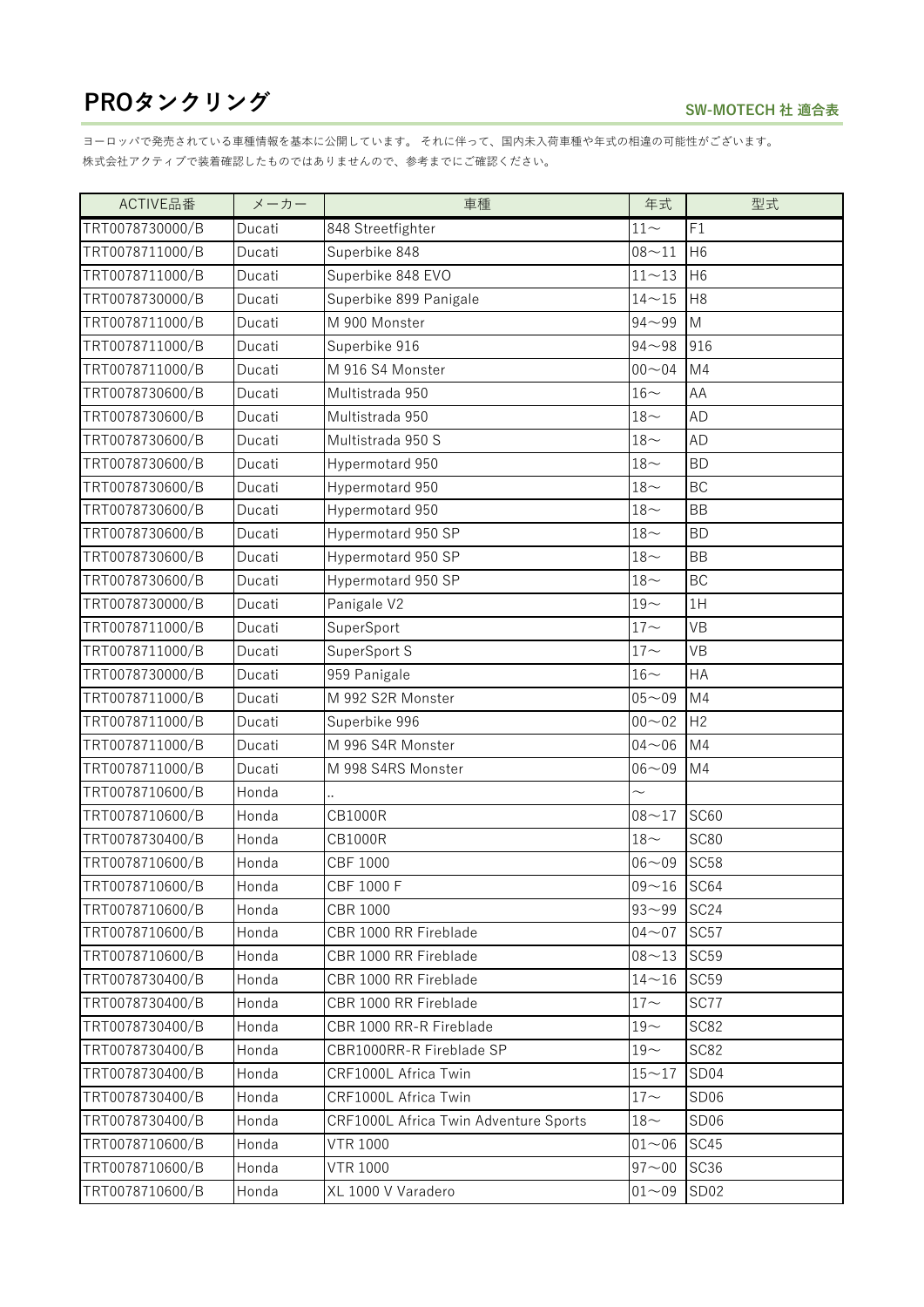| ACTIVE品番        | メーカー  | 車種                                     | 年式                 | 型式               |
|-----------------|-------|----------------------------------------|--------------------|------------------|
| TRT0078710600/B | Honda | XL 1000 V Varadero                     | $10 - 11$          | <b>SD03</b>      |
| TRT0078710600/B | Honda | XL 1000 V Varadero                     | $98 - 00$          | SD01             |
| TRT0078730400/B | Honda | <b>CB1100 EX</b>                       | $16-$              | SC78             |
| TRT0078730400/B | Honda | <b>CB1100 RS</b>                       | $16-$              | SC78             |
| TRT0078710600/B | Honda | CBR 1100 XX Blackbird                  | $99 - 07$          | <b>SC35</b>      |
| TRT0078730400/B | Honda | CRF1100 L Africa Twin                  | $19-$              | <b>SD08</b>      |
| TRT0078730400/B | Honda | CRF1100 L Africa Twin Adventure Sports | $19-$              | SD <sub>09</sub> |
| TRT0078710600/B | Honda | <b>VFR 1200 F</b>                      | $09 - 16$          | SC63             |
| TRT0078710600/B | Honda | VFR 1200 X Crosstourer                 | $11 - 13$          | <b>SC70</b>      |
| TRT0078730400/B | Honda | VFR 1200 X Crosstourer                 | $14 - 15$          | <b>SC70</b>      |
| TRT0078730400/B | Honda | VFR 1200 X Crosstourer                 | $15\mathord{\sim}$ | SC76             |
| TRT0078730400/B | Honda | CB125R (CBF125NA)                      | $17 - 20$          | JC79             |
| TRT0078730400/B | Honda | Monkey                                 | $18-$              | Z125MA           |
| TRT0078710600/B | Honda | CB1300                                 | $03 - 09$          | <b>SC54</b>      |
| TRT0078710600/B | Honda | CB1300S                                | $05 -$             | SC <sub>54</sub> |
| TRT0078710600/B | Honda | ST 1300 Pan European                   | $02 - 16$          | SC51             |
| TRT0078730400/B | Honda | CB 300 R                               | $18-$              | <b>NC55</b>      |
| TRT0078710600/B | Honda | CB 500                                 | $93 - 95$          | <b>PC26</b>      |
| TRT0078710600/B | Honda | CB 500                                 | $96 - 03$          | <b>PC32</b>      |
| TRT0078720700/B | Honda | CB 500 F                               | $13 - 16$          | <b>PC45</b>      |
| TRT0078730400/B | Honda | CB 500 F                               | $16 - 18$          | <b>PC58</b>      |
| TRT0078730400/B | Honda | CB 500 F                               | $18\mathord{\sim}$ | PC63             |
| TRT0078710600/B | Honda | CB 500 S                               | $96 - 03$          | <b>PC32</b>      |
| TRT0078730400/B | Honda | CB 500 X                               | $16 - 18$          | <b>PC59</b>      |
| TRT0078721200/B | Honda | CB 500 X                               | $18-$              | <b>PC64</b>      |
| TRT0078710600/B | Honda | <b>CBF 500</b>                         | $04 - 06$          | <b>PC39</b>      |
| TRT0078730400/B | Honda | <b>CBR 500 R</b>                       | $16 - 16$          | <b>PC44</b>      |
| TRT0078730400/B | Honda | <b>CBR 500 R</b>                       | $16 - 18$          | <b>PC57</b>      |
| TRT0078730400/B | Honda | <b>CBR 500 R</b>                       | $18\mathord{\sim}$ | <b>PC62</b>      |
| TRT0078710600/B | Honda | CB 600 F Hornet                        | $02 - 06$          | <b>PC36</b>      |
| TRT0078710600/B | Honda | CB 600 F Hornet                        | $07 - 13$          | <b>PC41</b>      |
| TRT0078710600/B | Honda | CB 600 S Hornet                        | $02 - 06$          | <b>PC36</b>      |
| TRT0078710600/B | Honda | <b>CBF 600 N</b>                       | $04 - 07$          | <b>PC38</b>      |
| TRT0078710600/B | Honda | <b>CBF 600 N</b>                       | $08 - 13$          | <b>PC43</b>      |
| TRT0078710600/B | Honda | <b>CBF 600 S</b>                       | $04 - 07$          | <b>PC38</b>      |
| TRT0078710600/B | Honda | <b>CBF 600 S</b>                       | $08 - 13$          | <b>PC43</b>      |
| TRT0078710600/B | Honda | <b>CBR 600 F</b>                       | $11 - 13$          | <b>PC41</b>      |
| TRT0078710600/B | Honda | <b>CBR 600 F</b>                       | $91 - 94$          | <b>PC25</b>      |
| TRT0078710600/B | Honda | <b>CBR 600 F</b>                       | $95 - 98$          | <b>PC31</b>      |
| TRT0078710600/B | Honda | <b>CBR 600 F</b>                       | $99 - 06$          | <b>PC35</b>      |
| TRT0078710600/B | Honda | <b>CBR 600 RR</b>                      | $03 - 06$          | PC37             |
| TRT0078710600/B | Honda | <b>CBR 600 RR</b>                      | $07 - 12$          | <b>PC40</b>      |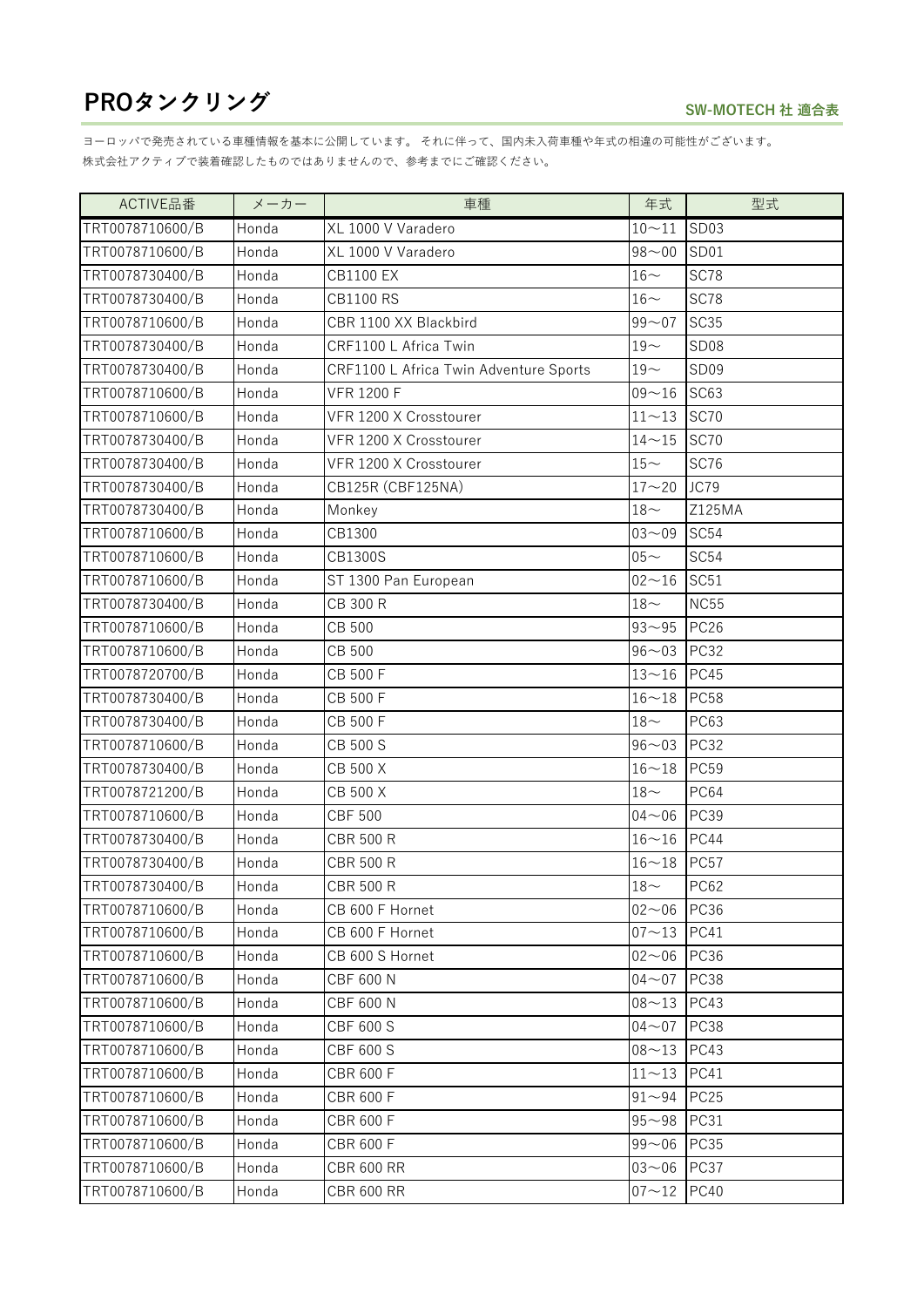| ACTIVE品番        | メーカー     | 車種                      | 年式                 | 型式          |
|-----------------|----------|-------------------------|--------------------|-------------|
| TRT0078730400/B | Honda    | CB 650 F                | $14 - 16$          | <b>RC75</b> |
| TRT0078730400/B | Honda    | CB 650 F                | $16-$              | RC97        |
| TRT0078730400/B | Honda    | CB 650 R                | $18\mathord{\sim}$ | <b>RH02</b> |
| TRT0078730400/B | Honda    | CB 650 R                | $18\mathord{\sim}$ | <b>RH08</b> |
| TRT0078730400/B | Honda    | <b>CBR 650 F</b>        | $13 - 16$          | <b>RC74</b> |
| TRT0078730400/B | Honda    | <b>CBR 650 F</b>        | $16-$              | RC96        |
| TRT0078730400/B | Honda    | <b>CBR 650 R</b>        | $18-$              | RH01        |
| TRT0078710600/B | Honda    | NT 650 V Deauville      | $98 - 05$          | <b>RC47</b> |
| TRT0078710600/B | Honda    | NTV 650 Revere          | $88 - 97$          | <b>RC33</b> |
| TRT0078710600/B | Honda    | XL 700 V Transalp       | $07 - 10$          | <b>RD13</b> |
| TRT0078710600/B | Honda    | XL 700 V Transalp       | $11 - 12$          | <b>RD15</b> |
| TRT0078710600/B | Honda    | CB 750 Sevenfifty       | $92 - 03$          | <b>RC42</b> |
| TRT0078710600/B | Honda    | <b>VFR 750 F</b>        | $91 - 97$          | <b>RC36</b> |
| TRT0078710600/B | Honda    | <b>VFR 800</b>          | $98 - 01$          | <b>RC46</b> |
| TRT0078730400/B | Honda    | <b>VFR 800 F</b>        | $14-$              | <b>RC79</b> |
| TRT0078710600/B | Honda    | VFR 800 V-tec           | $02 - 06$          | <b>RC46</b> |
| TRT0078710600/B | Honda    | VFR 800 X Crossrunner   | $11 - 13$          | <b>RC60</b> |
| TRT0078730400/B | Honda    | VFR 800 X Crossrunner   | $14 - 14$          | <b>RC60</b> |
| TRT0078730700/B | Honda    | VFR 800 X Crossrunner   | $15 - 16$          | <b>RC80</b> |
| TRT0078730700/B | Honda    | VFR 800 X Crossrunner   | $16-$              | RC94        |
| TRT0078710600/B | Honda    | CB 900 F Hornet         | $02 - 07$          | SC48        |
| TRT0078710600/B | Honda    | <b>CBR 900 RR</b>       | $00 - 01$          | SC44        |
| TRT0078710600/B | Honda    | <b>CBR 900 RR</b>       | $02 - 03$          | <b>SC50</b> |
| TRT0078710600/B | Honda    | <b>CBR 900 RR</b>       | $93 - 95$          | <b>SC28</b> |
| TRT0078710600/B | Honda    | <b>CBR 900 RR</b>       | $96 - 99$          | SC33        |
| TRT0078713500/B | Kawasaki |                         | $\sim$             |             |
| TRT0078714000/B | Kawasaki |                         | $\sim$             |             |
| TRT0078711500/B | Kawasaki | <b>KLV 1000</b>         | $03 - 05$          | <b>WVBS</b> |
| TRT0078731100/B | Kawasaki | Ninja 1000 SX           | $19\mathord{\sim}$ | ZXT02K      |
| TRT0078714000/B | Kawasaki | Ninja H <sub>2</sub> SX | $17 -$             | ZXT02A      |
| TRT0078714000/B | Kawasaki | Versys 1000             | $12 - 14$          | LZT00A      |
| TRT0078714000/B | Kawasaki | Versys 1000             | $15 - 18$          | LZT00B      |
| TRT0078731100/B | Kawasaki | Versys 1000             | $18\mathord{\sim}$ | LZT00C      |
| TRT0078714000/B | Kawasaki | Z 1000                  | $03 - 06$          | ZRT00A      |
| TRT0078714000/B | Kawasaki | Z 1000                  | $07 - 09$          | ZRT00B      |
| TRT0078714000/B | Kawasaki | Z 1000                  | $10 - 13$          | ZRT00D      |
| TRT0078714000/B | Kawasaki | Z 1000                  | $14 - 16$          | ZRT00F      |
| TRT0078714000/B | Kawasaki | Z 1000                  | $16\mathord{\sim}$ | ZRT00H      |
| TRT0078714000/B | Kawasaki | Z1000 R                 | $03 - 06$          | ZRT00A      |
| TRT0078714000/B | Kawasaki | Z1000 R                 | $07 - 09$          | ZRT00B      |
| TRT0078714000/B | Kawasaki | Z1000 R                 | $10 - 13$          | ZRT00D      |
| TRT0078714000/B | Kawasaki | Z1000 R                 | $14 - 16$          | ZRT00F      |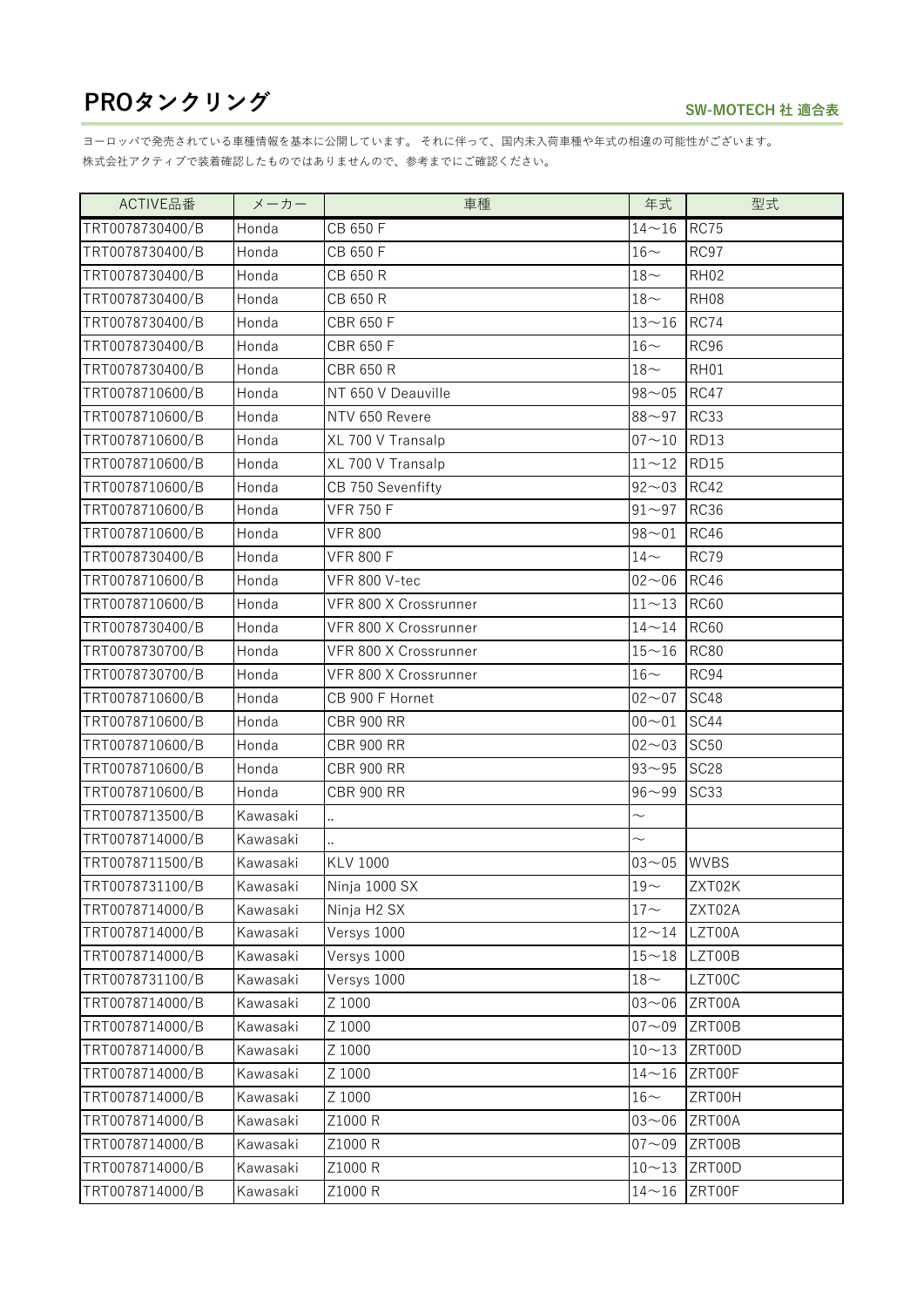| ACTIVE品番        | メーカー     | 車種                 | 年式                 | 型式               |
|-----------------|----------|--------------------|--------------------|------------------|
| TRT0078714000/B | Kawasaki | Z1000 R            | $16-$              | ZRT00H           |
| TRT0078714000/B | Kawasaki | Z1000 SX           | $11 - 13$          | ZXT00G           |
| TRT0078714000/B | Kawasaki | Z1000 SX           | $13 - 16$          | ZXT00L           |
| TRT0078714000/B | Kawasaki | Z1000 SX           | $16-$              | ZXT00W           |
| TRT0078731100/B | Kawasaki | $Z$ H <sub>2</sub> | $19\mathord{\sim}$ | ZRT00K           |
| TRT0078714000/B | Kawasaki | ZX 10 R Ninja      | $03 - 05$          | ZXT00C           |
| TRT0078714000/B | Kawasaki | ZX 10 R Ninja      | $05 - 07$          | ZXT00D           |
| TRT0078714000/B | Kawasaki | ZX 10 R Ninja      | $07 - 10$          | ZXT00E           |
| TRT0078714000/B | Kawasaki | ZX 10 R Ninja      | $09 - 10$          | ZXT00F           |
| TRT0078714000/B | Kawasaki | ZX 10 R Ninja      | $10 - 15$          | ZXT00J           |
| TRT0078714000/B | Kawasaki | ZX 10 R Ninja      | $15-$              | ZXT00S           |
| TRT0078713500/B | Kawasaki | ZRX 1100           | $97 - 01$          | ZRT10C           |
| TRT0078713500/B | Kawasaki | ZZR 1100           | $89 - 92$          | ZXT10C           |
| TRT0078714000/B | Kawasaki | ZRX 1200 R         | $01 - 06$          | ZRT20A           |
| TRT0078714000/B | Kawasaki | ZRX 1200 S         | $01 - 06$          | ZRT20A           |
| TRT0078714000/B | Kawasaki | ZZR 1200           | $02 - 06$          | ZXT20C           |
| TRT0078711600/B | Kawasaki | Ninja 125          | $18 - 20$          | <b>BX125A</b>    |
| TRT0078711600/B | Kawasaki | Z 125              | $18 - 20$          | <b>BR125K</b>    |
| TRT0078714000/B | Kawasaki | GTR 1400           | $12\!\!\sim$       | ZGT40C           |
| TRT0078714000/B | Kawasaki | ZX 14 Ninja        | $06 - 11$          | USA model        |
| TRT0078714000/B | Kawasaki | ZZR 1400           | $06 - 07$          | ZXT40A           |
| TRT0078714000/B | Kawasaki | ZZR 1400           | $07 - 10$          | ZXT40C           |
| TRT0078714000/B | Kawasaki | ZZR 1400           | $11\!\!\sim\!14$   | ZXT40E           |
| TRT0078714000/B | Kawasaki | ZZR 1400           | $15\mathord{\sim}$ | ZXT40H           |
| TRT0078711600/B | Kawasaki | Ninja 250 R        | $08 - 11$          | <b>EX250K</b>    |
| TRT0078711600/B | Kawasaki | Ninja 300          | $12-$              | <b>EX300A</b>    |
| TRT0078731100/B | Kawasaki | Versys-X300 ABS    | $16-$              | <b>LE300C</b>    |
| TRT0078711600/B | Kawasaki | Z 300              | $14\mathtt{\sim}$  | ER300A           |
| TRT0078731100/B | Kawasaki | Ninja 400          | $17\mathord{\sim}$ | <b>EX400G</b>    |
| TRT0078731100/B | Kawasaki | Z 400              | $18-$              | <b>ER400D</b>    |
| TRT0078713500/B | Kawasaki | ZXR 400            | 1994~1 ZX400L      |                  |
| TRT0078713500/B | Kawasaki | <b>ZXR 400</b>     | $94 - 99$          | ZX400L5          |
| TRT0078714000/B | Kawasaki | $ER-5$             | $96 - 05$          | <b>ER500A</b>    |
| TRT0078713500/B | Kawasaki | GPZ 500 S          | $87 - 93$          | <b>EX500A</b>    |
| TRT0078713500/B | Kawasaki | GPZ 500 S          | $94 - 03$          | EX500E1          |
| TRT0078713500/B | Kawasaki | <b>KLE 500</b>     | $01 - 07$          | <b>LE500A</b>    |
| TRT0078713500/B | Kawasaki | <b>KLE 500</b>     | $91 - 01$          | F670             |
| TRT0078713500/B | Kawasaki | Ninja 500 R        | $08 - 09$          | N <sub>5</sub> R |
| TRT0078714000/B | Kawasaki | ZX 6 R Ninja       | $00 - 02$          | ZX600            |
| TRT0078714000/B | Kawasaki | ZX 6 R Ninja       | $00 - 02$          | ZX600G           |
| TRT0078714000/B | Kawasaki | ZX 6 R Ninja       | $00 - 02$          | ZX600J           |
| TRT0078714000/B | Kawasaki | ZX 6 R Ninja       | $00 - 02$          | <b>ZX600F</b>    |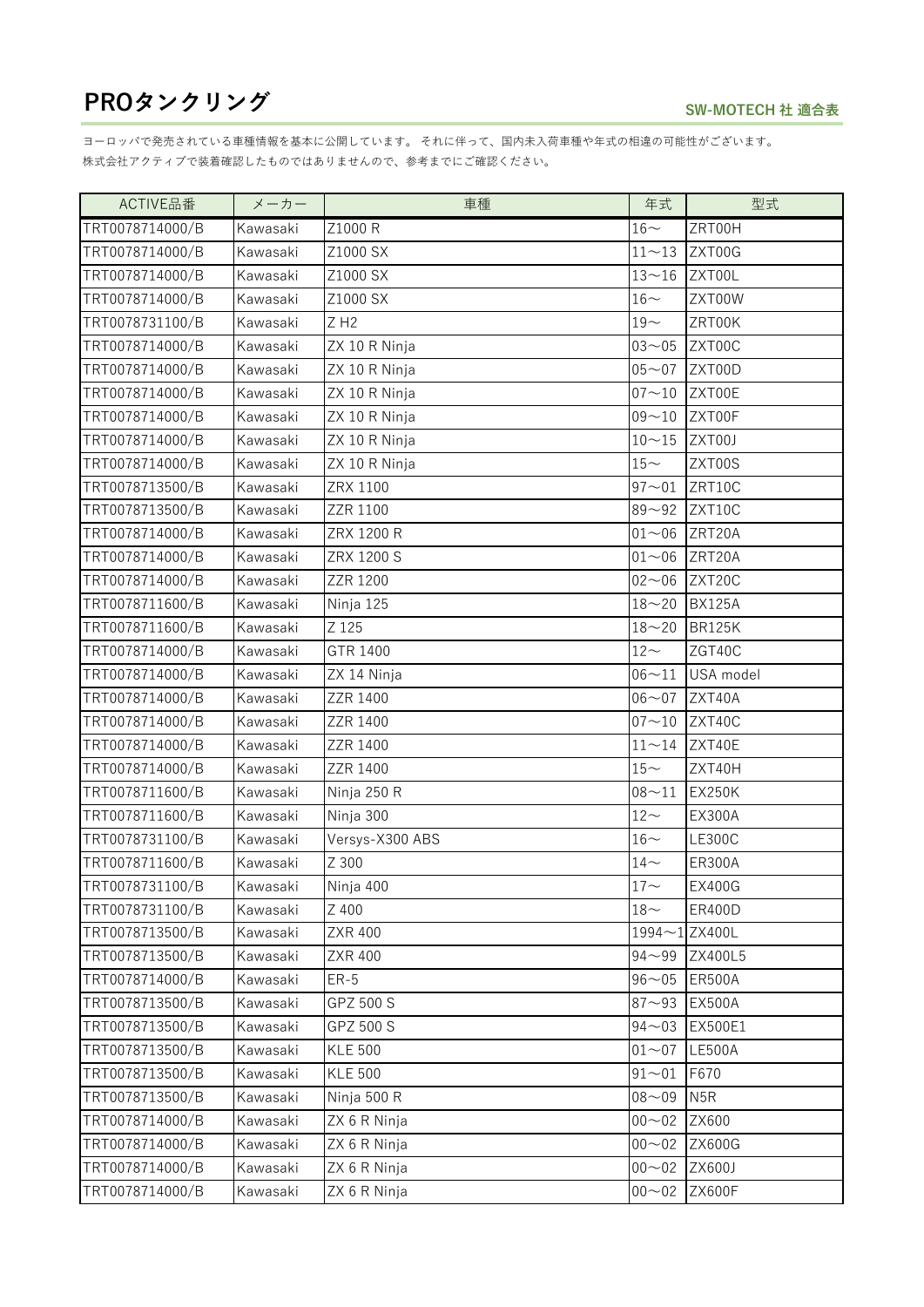| ACTIVE品番        | メーカー     | 車種                  | 年式                 | 型式            |
|-----------------|----------|---------------------|--------------------|---------------|
| TRT0078714000/B | Kawasaki | ZX 6 R Ninja        | $03 - 04$          | ZX636A1H      |
| TRT0078714000/B | Kawasaki | ZX 6 R Ninja        | $05 - 06$          | <b>ZX636C</b> |
| TRT0078714000/B | Kawasaki | ZX 6 R Ninja        | $07 - 08$          | <b>ZX600P</b> |
| TRT0078714000/B | Kawasaki | ZX 6 R Ninja        | $09 - 12$          | <b>ZX600R</b> |
| TRT0078713500/B | Kawasaki | ZX 6 R Ninja        | $95 - 97$          | <b>ZX600F</b> |
| TRT0078713500/B | Kawasaki | ZX 6 R Ninja        | $98 - 99$          | ZX600G        |
| TRT0078714000/B | Kawasaki | ZZR 600             | $06 - 08$          | <b>ZX600E</b> |
| TRT0078713500/B | Kawasaki | ZZR 600             | $89 - 93$          | ZX600D        |
| TRT0078713500/B | Kawasaki | ZZR 600             | $94 - 05$          | <b>ZX600E</b> |
| TRT0078714000/B | Kawasaki | Ninja ZX-6R 636     | $13 - 17$          | ZX636E        |
| TRT0078731100/B | Kawasaki | Ninja ZX-6R 636     | $18\mathord{\sim}$ | ZX636G        |
| TRT0078714000/B | Kawasaki | $ER-6f$             | $06 - 08$          | <b>EX650A</b> |
| TRT0078714000/B | Kawasaki | ER-6f               | $09 - 11$          | <b>EX650C</b> |
| TRT0078714000/B | Kawasaki | $ER-6f$             | $12 - 16$          | <b>EX650E</b> |
| TRT0078714000/B | Kawasaki | ER-6n               | $06 - 08$          | <b>ER650A</b> |
| TRT0078714000/B | Kawasaki | ER-6n               | $09 - 11$          | <b>ER650C</b> |
| TRT0078714000/B | Kawasaki | ER-6n               | $12 - 16$          | <b>ER650E</b> |
| TRT0078731200/B | Kawasaki | Ninja 650           | $16 - 19$          | <b>EX650K</b> |
| TRT0078731200/B | Kawasaki | Ninja 650           | $2019 -$           | <b>EX650M</b> |
| TRT0078714000/B | Kawasaki | Ninja 650 R         | $08 -$             | <b>N65R</b>   |
| TRT0078714000/B | Kawasaki | Vulcan S            | $16\mathord{\sim}$ | <b>EN650A</b> |
| TRT0078714000/B | Kawasaki | Versys 650          | $07 - 09$          | <b>LE650A</b> |
| TRT0078714000/B | Kawasaki | Versys 650          | $10 - 14$          | <b>LE650C</b> |
| TRT0078714000/B | Kawasaki | Versys 650          | $15\mathord{\sim}$ | <b>LE650E</b> |
| TRT0078731200/B | Kawasaki | Z 650               | $16 - 19$          | <b>ER650H</b> |
| TRT0078731200/B | Kawasaki | Z 650               | $16 - 19$          | ER650HA2      |
| TRT0078731200/B | Kawasaki | Z 650               | $2019 -$           | <b>ER650K</b> |
| TRT0078713500/B | Kawasaki | ZR 7 S              | $00 - 04$          | ZR750F        |
| TRT0078714000/B | Kawasaki | ZX 7 R Ninja        |                    | 96~01 ZX750N  |
| TRT0078714000/B | Kawasaki | Z 750               | $04 - 06$ ZR750J   |               |
| TRT0078714000/B | Kawasaki | Z 750               | $07 - 12$          | <b>ZR750L</b> |
| TRT0078714000/B | Kawasaki | Z 750 R             | $11 - 12$          | ZR750N        |
| TRT0078714000/B | Kawasaki | Z 750 S             | $04 - 06$          | ZR750J        |
| TRT0078713500/B | Kawasaki | Zephyr 750          | $91 - 00$          | <b>ZR750C</b> |
| TRT0078714000/B | Kawasaki | Z800                | $12 - 16$          | ZR800A        |
| TRT0078714000/B | Kawasaki | Z800e Black Edition | $12 - 16$          | <b>ZR800E</b> |
| TRT0078714000/B | Kawasaki | Z800e Black Edition | $12 - 16$          | <b>ZR800C</b> |
| TRT0078714000/B | Kawasaki | Z800e Black Edition | $12 - 16$          | ZR800F        |
| TRT0078713500/B | Kawasaki | GPZ 900             | $84 - 89$          | ZX900A        |
| TRT0078713500/B | Kawasaki | ZX 9 R Ninja        | 1994 $\sim$ 1ZX900 |               |
| TRT0078713500/B | Kawasaki | ZX 9 R Ninja        | $94 - 99$          | ZX900B        |
| TRT0078713500/B | Kawasaki | ZX 9 R Ninja        | $94 - 99$          | <b>ZX900E</b> |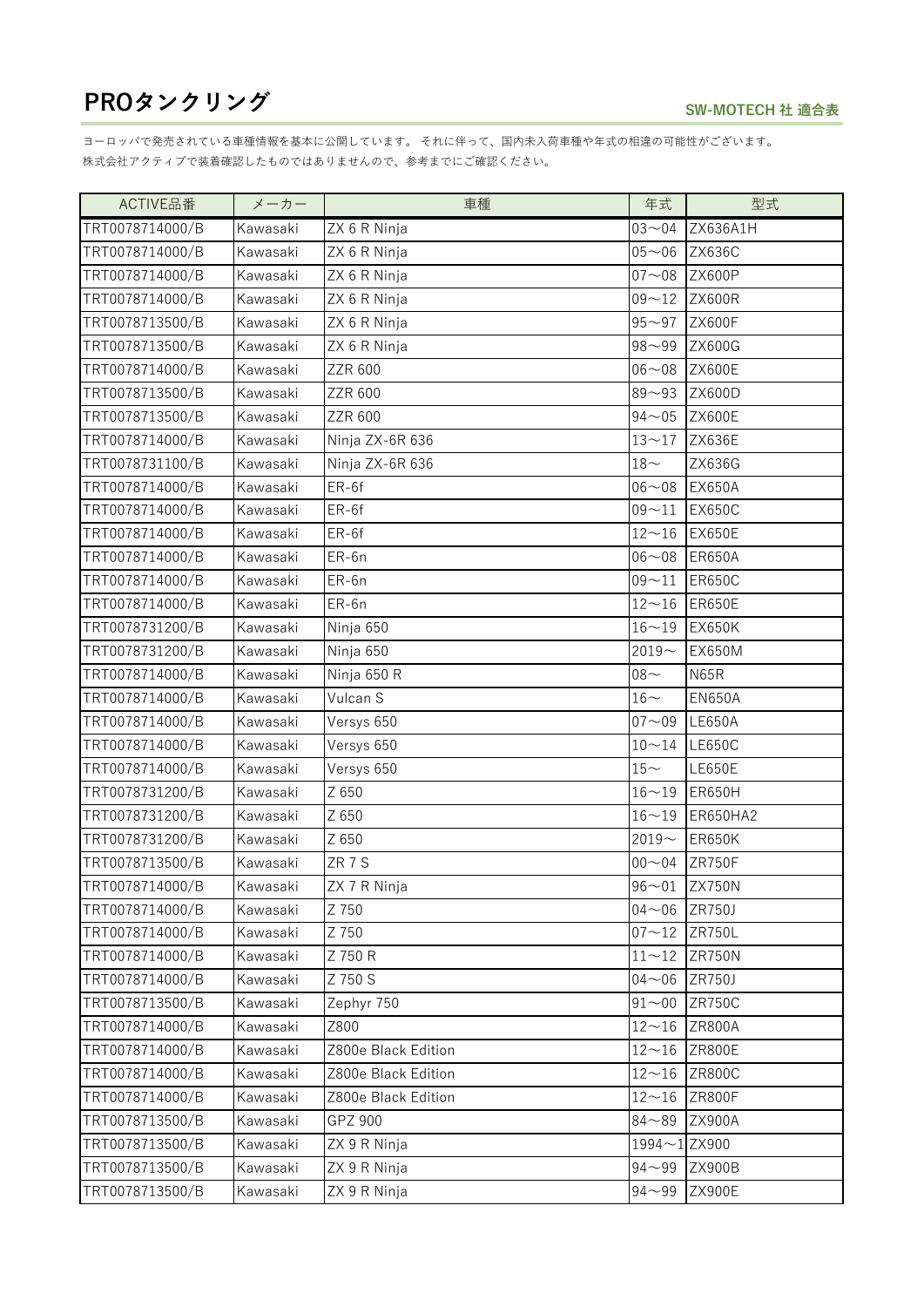| ACTIVE品番        | メーカー       | 車種                     | 年式                 | 型式                      |
|-----------------|------------|------------------------|--------------------|-------------------------|
| TRT0078731100/B | Kawasaki   | Z 900                  | $16 - 18$          | ZR900B                  |
| TRT0078731100/B | Kawasaki   | Z 900                  | $19-$              | ZR900F                  |
| TRT0078731100/B | Kawasaki   | Z 900                  | $19-$              | ZR900H                  |
| TRT0078731100/B | Kawasaki   | Z 900                  | $19-$              | ZR900HA2                |
| TRT0078714000/B | Kawasaki   | Z 900RS                | $17 - 20$          | <b>ZR900C</b>           |
| TRT0078714000/B | Kawasaki   | Z 900RS Cafe           | $17 - 20$          | <b>ZR900C</b>           |
| TRT0078717000/B | <b>KTM</b> |                        | $\sim$             |                         |
| TRT0078730600/B | <b>KTM</b> | 1050 Adventure         | $14 - 16$          | KTM Adv.                |
| TRT0078730600/B | <b>KTM</b> | 1090 Adventure         | $16-$              | KTM Adv.                |
| TRT0078730600/B | <b>KTM</b> | 1090 Adventure R       | $16-$              | KTM Adv.                |
| TRT0078730600/B | <b>KTM</b> | 1190 Adventure         | $13-$              | KTM Adv.                |
| TRT0078730600/B | <b>KTM</b> | 1190 Adventure R       | $13-$              | KTM Adv.                |
| TRT0078721100/B | <b>KTM</b> | 125 Duke               | $17\mathord{\sim}$ | <b>KTM IS Duke</b>      |
| TRT0078730600/B | <b>KTM</b> | 1290 Super Adventure   | $14 - 16$          | KTM Adv.                |
| TRT0078730600/B | <b>KTM</b> | 1290 Super Adventure R | $16-$              | KTM Adv.                |
| TRT0078730600/B | <b>KTM</b> | 1290 Super Adventure S | $16-$              | KTM Adv.                |
| TRT0078730600/B | <b>KTM</b> | 1290 Super Adventure T | $16-$              | KTM Adv.                |
| TRT0078730600/B | <b>KTM</b> | 1290 Super Duke R      | $13-$              | <b>KTM Super Duke</b>   |
| TRT0078730600/B | <b>KTM</b> | 1290 Super Duke GT     | $16-$              | <b>KTM Super Duke</b>   |
| TRT0078717000/B | <b>KTM</b> | 390 Adventure          | $19-$              | <b>KTM IS Adventure</b> |
| TRT0078721000/B | <b>KTM</b> | 390 Duke               | $13 - 16$          | <b>KTM IS Duke</b>      |
| TRT0078721100/B | <b>KTM</b> | 390 Duke               | $17 -$             | <b>KTM IS Duke</b>      |
| TRT0078717000/B | <b>KTM</b> | 790 Adventure          | $19-$              | <b>KTM 790</b>          |
| TRT0078717000/B | <b>KTM</b> | 790 Adventure R        | $19-$              | <b>KTM 790</b>          |
| TRT0078721100/B | <b>KTM</b> | 790 Duke               | $18-$              | KTM 790 Duke            |
| TRT0078721100/B | <b>KTM</b> | 890 Duke R             | $19-$              | KTM R2 Duke             |
| TRT0078717000/B | <b>KTM</b> | 990 Super Duke         | $07 - 13$          | LC8EFI                  |
| TRT0078717000/B | <b>KTM</b> | 990 Super Duke R       | $07 - 13$          | LC8EFI                  |
| TRT0078718000/B | Moto-Guzzi |                        | $\sim$             |                         |
| TRT0078730000/B | Moto-Guzzi | Breva 1100             | $04 - 07$          | <b>LP</b>               |
| TRT0078730000/B | Moto-Guzzi | Griso 1100             | $05 - 10$          | <b>LS</b>               |
| TRT0078730000/B | Moto-Guzzi | 1200 Sport             | $08 -$             | LP                      |
| TRT0078730000/B | Moto-Guzzi | 1200 Sport 4V          | $08 -$             | <b>LP</b>               |
| TRT0078730000/B | Moto-Guzzi | Breva 1200             | $06 - 11$          | <b>LP</b>               |
| TRT0078730000/B | Moto-Guzzi | Griso 1200             | $07 -$             | LS                      |
| TRT0078730000/B | Moto-Guzzi | Griso 1200 8V SE       | $07 -$             | <b>LS</b>               |
| TRT0078730000/B | Moto-Guzzi | Norge 1200             | $06-$              | <b>LP</b>               |
| TRT0078730000/B | Moto-Guzzi | Norge 1200 GT 8V       | $06-$              | <b>LP</b>               |
| TRT0078730000/B | Moto-Guzzi | Stelvio 1200           | $08 -$             | LZ                      |
| TRT0078718000/B | Moto-Guzzi | Breva 750              | $05 -$             | LL                      |
| TRT0078730000/B | Moto-Guzzi | Breva 850              | $05 - 10$          | <b>LP</b>               |
| TRT0078730000/B | Moto-Guzzi | Griso 850              | $05 - 10$          | <b>LS</b>               |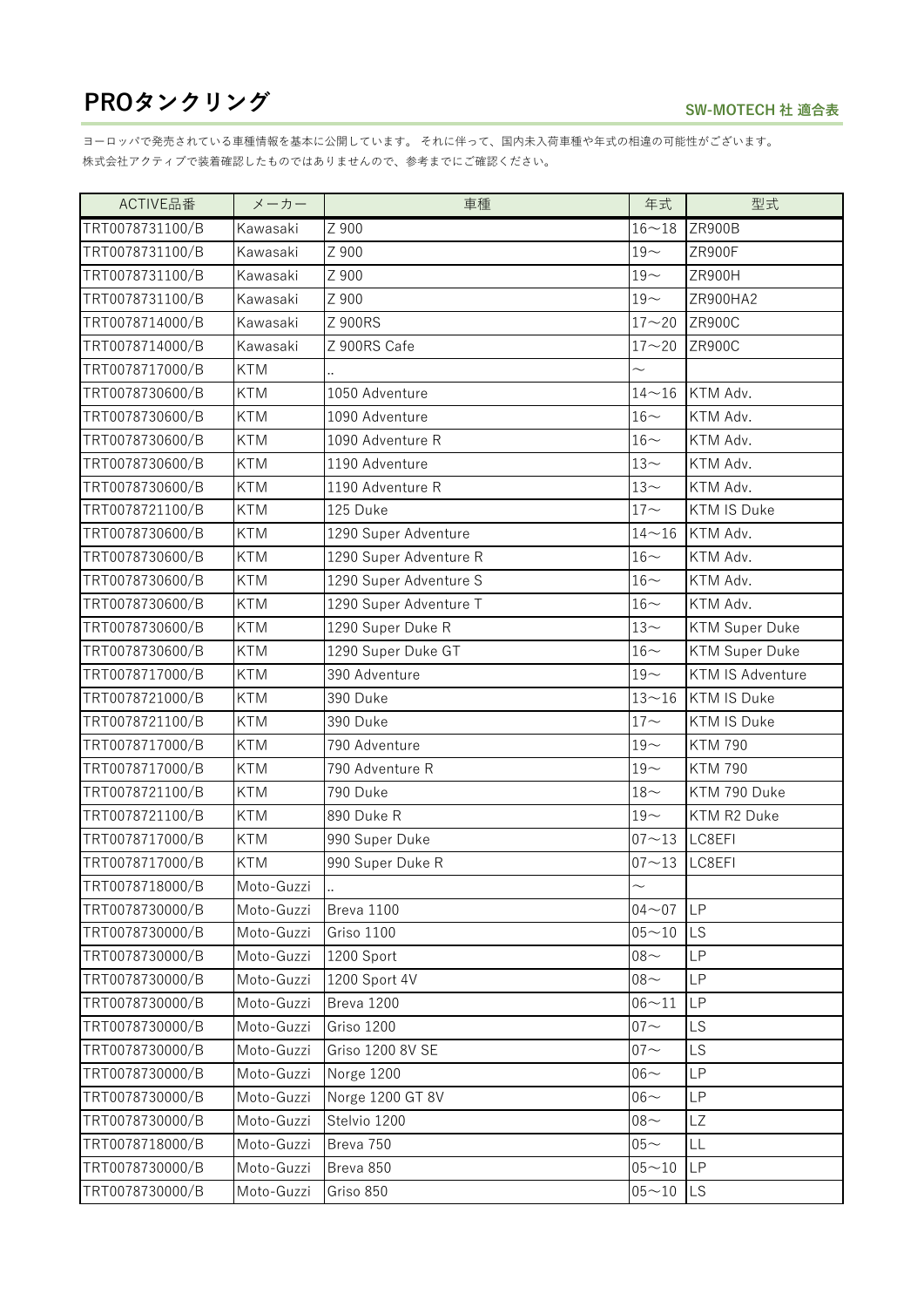| ACTIVE品番        | メーカー       | 車種                | 年式                  | 型式             |
|-----------------|------------|-------------------|---------------------|----------------|
| TRT0078730000/B | Moto-Guzzi | Norge 850         | $07 - 10$           | <b>LP</b>      |
| TRT0078731500/B | Moto-Guzzi | <b>V85 TT</b>     | $19-$               | KW             |
| TRT0078731500/B | Moto-Guzzi | V85 TT Travel     | $19-$               | KW             |
| TRT0078730000/B | MotoMorini |                   |                     |                |
| TRT0078730000/B | MotoMorini | Corsaro 1200      | $05 -$              | 1              |
| TRT0078730000/B | MotoMorini | Granpasso 1200    | $08 -$              | 03             |
| TRT0078711000/B | MVAgusta   |                   | $\sim$              |                |
| TRT0078730000/B | MVAgusta   | F4                | $12-$               | F <sub>5</sub> |
| TRT0078716000/B | MVAgusta   | Brutale 675       | $12-$               | B <sub>3</sub> |
| TRT0078716000/B | MVAgusta   | F3 675            | $12-$               | F3             |
| TRT0078716000/B | MVAgusta   | Brutale 800       | $12\mathtt{\sim}15$ | <b>B3</b>      |
| TRT0078716000/B | MVAgusta   | Brutale 800       | $16-$               | <b>B1</b>      |
| TRT0078730000/B | MVAgusta   | Brutale 990       | $09 - 16$           | <b>B5</b>      |
| TRT0078711500/B | Suzuki     | å.                | $\sim$              |                |
| TRT0078712500/B | Suzuki     |                   | $\sim$              |                |
| TRT0078711500/B | Suzuki     | DL 1000 V-Strom   | $01 - 07$           | <b>WVBS</b>    |
| TRT0078711500/B | Suzuki     | GSX-R 1000        | $01 - 02$           | <b>WVBL</b>    |
| TRT0078712500/B | Suzuki     | GSX-R 1000        | $03 - 04$           | <b>WVBZ</b>    |
| TRT0078712500/B | Suzuki     | GSX-R 1000        | $05 - 06$           | WVB6           |
| TRT0078712500/B | Suzuki     | GSX-R 1000        | $07 - 08$           | <b>WVCL</b>    |
| TRT0078712500/B | Suzuki     | GSX-R 1000        | $09 - 16$           | <b>WVCY</b>    |
| TRT0078712500/B | Suzuki     | GSX-R 1000        | $16-$               | WDM0           |
| TRT0078712500/B | Suzuki     | GSX-S1000         | $15-$               | DG             |
| TRT0078712500/B | Suzuki     | GSX-S1000 F       | $15-$               | DG             |
| TRT0078712500/B | Suzuki     | GSX-S1000S Katana | $19-$               | WDG0           |
| TRT0078712500/B | Suzuki     | SV 1000           | $03 - 05$           | <b>WVBX</b>    |
| TRT0078712500/B | Suzuki     | SV 1000 S         | $03 - 05$           | <b>WVBX</b>    |
| TRT0078711500/B | Suzuki     | TL 1000 R         | $98 - 99$           | AM             |
| TRT0078730300/B | Suzuki     | V-Strom 1000      | $14\sim16$ DD       |                |
| TRT0078730300/B | Suzuki     | V-Strom 1000      | $16 - 19$           | WDD0           |
| TRT0078730300/B | Suzuki     | V-Strom 1000XT    | $14 - 16$           | <b>DD</b>      |
| TRT0078730300/B | Suzuki     | V-Strom 1000XT    | $16 - 19$           | WDD0           |
| TRT0078730300/B | Suzuki     | V-Strom 1050      | $19-$               | <b>WEF0</b>    |
| TRT0078730300/B | Suzuki     | V-Strom 1050XT    | $19-$               | WEF0           |
| TRT0078711500/B | Suzuki     | GSF 1200 Bandit   | $00 - 04$           | WVA9           |
| TRT0078711500/B | Suzuki     | GSF 1200 Bandit   | $05 - 06$           | <b>WVCB</b>    |
| TRT0078711500/B | Suzuki     | GSF 1200 Bandit   | $96 - 99$           | GV75A          |
| TRT0078711500/B | Suzuki     | GSF 1200 Bandit S | $00 - 04$           | WVA9           |
| TRT0078711500/B | Suzuki     | GSF 1200 Bandit S | $05 - 06$           | <b>WVCB</b>    |
| TRT0078711500/B | Suzuki     | GSX 1200          | $99 - 01$           | A3             |
| TRT0078712500/B | Suzuki     | GSF 1250 Bandit   | $07 - 15$           | <b>WVCH</b>    |
| TRT0078712500/B | Suzuki     | GSF 1250 Bandit S | $07 - 15$           | <b>WVCH</b>    |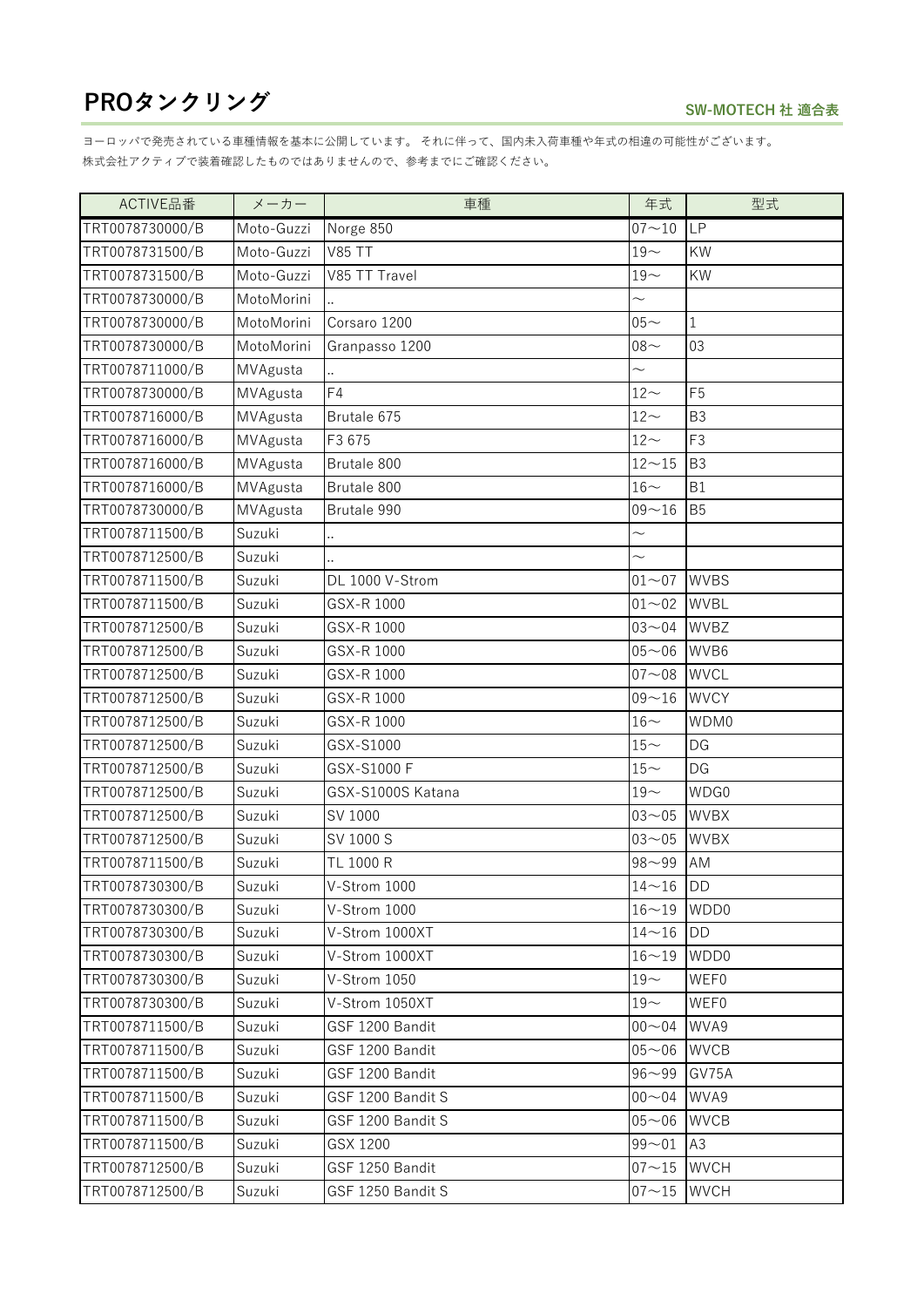| ACTIVE品番        | メーカー   | 車種                  | 年式                  | 型式             |
|-----------------|--------|---------------------|---------------------|----------------|
| TRT0078712500/B | Suzuki | GSX 1250 F ABS      | $09 - 15$           | <b>WVCH</b>    |
| TRT0078713100/B | Suzuki | GSX 1300 B-King     | $07 - 11$           | <b>WVCR</b>    |
| TRT0078712500/B | Suzuki | GSX 1300 R Hayabusa | $08 -$              | <b>WVCK</b>    |
| TRT0078711500/B | Suzuki | GSX 1300 R Hayabusa | $99 - 07$           | WVA1           |
| TRT0078711500/B | Suzuki | GSX 1400            | $01 - 06$           | <b>WVBN</b>    |
| TRT0078712500/B | Suzuki | V-Strom 250         | $18-$               | WDS0           |
| TRT0078711500/B | Suzuki | GS 500 E            | $01 - 02$           | <b>WVBK</b>    |
| TRT0078711500/B | Suzuki | GS 500 E            | $03 - 06$           | <b>BK</b>      |
| TRT0078711500/B | Suzuki | GS 500 E            | $89 - 00$           | GM51B          |
| TRT0078711500/B | Suzuki | GS 500 F            | $04 - 06$           | <b>BK</b>      |
| TRT0078711500/B | Suzuki | GSF 600 Bandit      | $00 - 04$           | WVA8           |
| TRT0078711500/B | Suzuki | GSF 600 Bandit S    | $00 - 04$           | WVA8           |
| TRT0078712500/B | Suzuki | GSR 600             | $05 - 10$           | WVB9           |
| TRT0078712500/B | Suzuki | GSX 600 F           | $88 - 97$           | GN72B          |
| TRT0078711500/B | Suzuki | GSX 600 F           | $97 - 01$           | AJ             |
| TRT0078711500/B | Suzuki | GSX-R 600           | $00 - 03$           | <b>WVBG</b>    |
| TRT0078712500/B | Suzuki | GSX-R 600           | $03 - 05$           | WVB2           |
| TRT0078712500/B | Suzuki | GSX-R 600           | $05 - 07$           | <b>WVCE</b>    |
| TRT0078712500/B | Suzuki | GSX-R 600           | $07 - 10$           | <b>WVCV</b>    |
| TRT0078712500/B | Suzuki | GSX-R 600           | $11\!\sim\!$        | C <sub>3</sub> |
| TRT0078711500/B | Suzuki | GSX-R 600           | $97 - 00$           | AD             |
| TRT0078711500/B | Suzuki | <b>RF 600 R</b>     | $93 - 95$           | GN76B          |
| TRT0078711500/B | Suzuki | <b>RF 600F</b>      | $93 - 95$           | GN76B          |
| TRT0078711500/B | Suzuki | DL 650 V-Strom      | $04 - 10$           | WVB1           |
| TRT0078712500/B | Suzuki | GSF 650 Bandit      | $05 - 06$           | WVB5           |
| TRT0078712500/B | Suzuki | GSF 650 Bandit      | $07 - 08$           | <b>WVCJ</b>    |
| TRT0078712500/B | Suzuki | GSF 650 Bandit      | $09 -$              | <b>WVCZ</b>    |
| TRT0078712500/B | Suzuki | GSF 650 Bandit S    | $05 - 06$           | WVB5           |
| TRT0078712500/B | Suzuki | GSF 650 Bandit S    | 07~08 WVCJ          |                |
| TRT0078712500/B | Suzuki | GSF 650 Bandit S    | $09 -$              | <b>WVCZ</b>    |
| TRT0078712500/B | Suzuki | GSX 650 F           | $07 - 16$           | <b>WVCJ</b>    |
| TRT0078712500/B | Suzuki | SFV 650 Gladius     | $09 - 16$           | <b>WVCX</b>    |
| TRT0078712500/B | Suzuki | SV 650              | $03 - 08$           | <b>WVBY</b>    |
| TRT0078711500/B | Suzuki | SV 650              | $98 - 02$           | AV             |
| TRT0078712500/B | Suzuki | <b>SV650 ABS</b>    | $15-$               | WCX1           |
| TRT0078712500/B | Suzuki | <b>SV650 ABS</b>    | $15-$               | WCX0           |
| TRT0078712500/B | Suzuki | SV 650 S            | $03 - 08$           | <b>WVBY</b>    |
| TRT0078711500/B | Suzuki | SV 650 S            | $98 - 02$           | AV             |
| TRT0078712500/B | Suzuki | SV650X              | $18\mathord{\sim}$  | WCX1           |
| TRT0078712500/B | Suzuki | SV650X              | $18\mathord{\sim}$  | WCX0           |
| TRT0078712500/B | Suzuki | V-Strom 650         | $11\mathtt{\sim}16$ | C7             |
| TRT0078712500/B | Suzuki | V-Strom 650         | $17\mathord{\sim}$  | <b>WC70</b>    |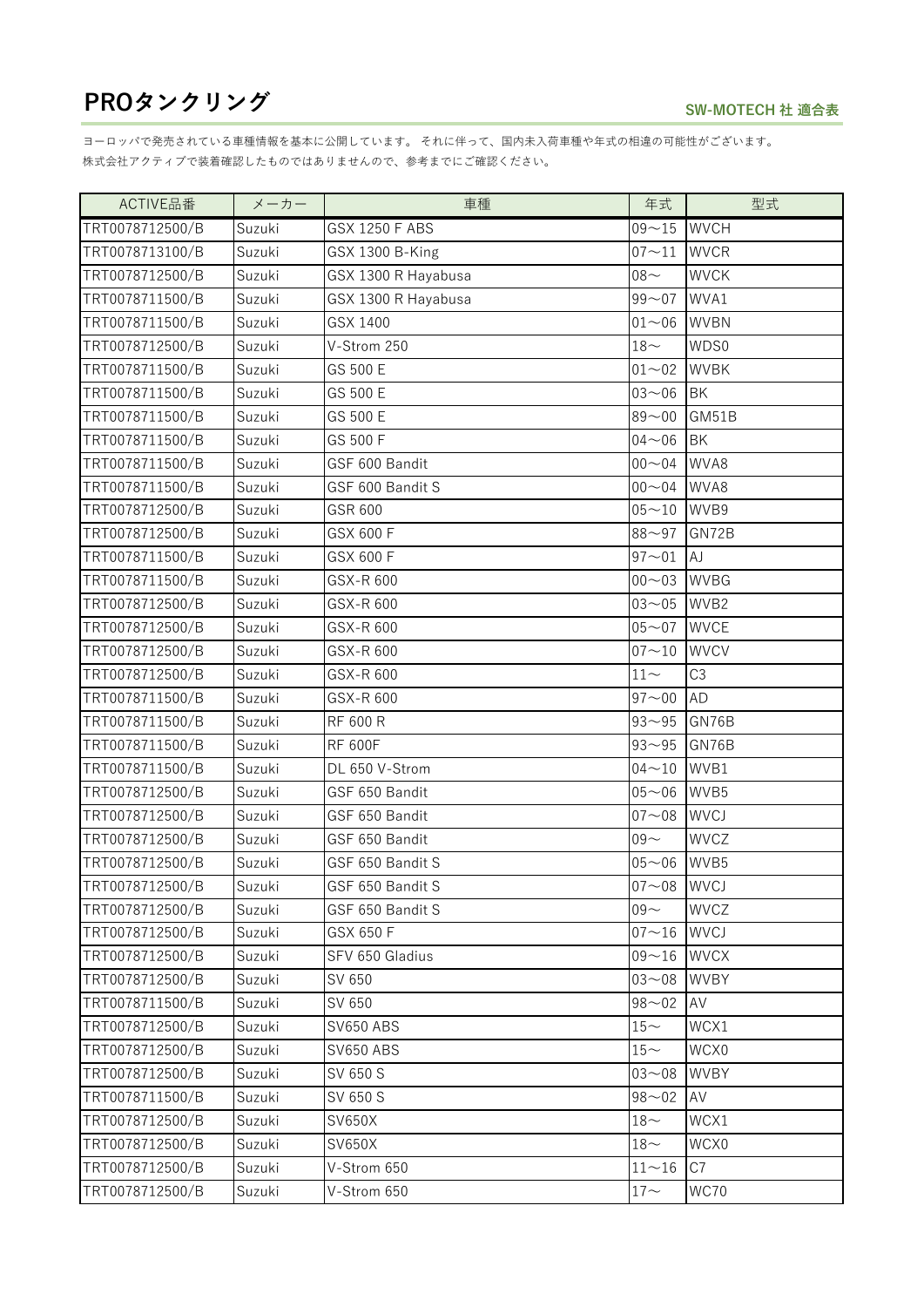| ACTIVE品番        | メーカー    | 車種                   | 年式                 | 型式             |
|-----------------|---------|----------------------|--------------------|----------------|
| TRT0078712500/B | Suzuki  | V-Strom 650          | $17\mathord{\sim}$ | WC71           |
| TRT0078712500/B | Suzuki  | V-Strom 650XT        | $11 - 16$          | C7             |
| TRT0078712500/B | Suzuki  | V-Strom 650XT        | $17 -$             | <b>WC70</b>    |
| TRT0078712500/B | Suzuki  | V-Strom 650XT        | $17 -$             | WC71           |
| TRT0078711500/B | Suzuki  | XF 650 Freewind      | $97 - 03$          | <b>AC</b>      |
| TRT0078712500/B | Suzuki  | GSR 750              | $11 - 16$          | C <sub>5</sub> |
| TRT0078711500/B | Suzuki  | GSX 750              | $97 - 03$          | AE             |
| TRT0078712500/B | Suzuki  | GSX 750 F            | $02 - 05$          | <b>WVAK</b>    |
| TRT0078712500/B | Suzuki  | GSX 750 F            | $88 - 97$          | GR78A          |
| TRT0078711500/B | Suzuki  | GSX 750 F            | $98 - 01$          | AK             |
| TRT0078712500/B | Suzuki  | GSX-R 750            | $03 - 05$          | WVB3           |
| TRT0078712500/B | Suzuki  | GSX-R 750            | $05 - 07$          | <b>WVCF</b>    |
| TRT0078712500/B | Suzuki  | GSX-R 750            | $08 - 10$          | <b>WVCW</b>    |
| TRT0078712500/B | Suzuki  | GSX-R 750            | $11\!\sim\!$       | C4             |
| TRT0078711500/B | Suzuki  | GSX-R 750            | $96 - 99$          | GR7DB          |
| TRT0078711500/B | Suzuki  | GSX-R 750            | $99 - 03$          | <b>WVBD</b>    |
| TRT0078712500/B | Suzuki  | GSX-R 750            | $99 - 03$          | <b>WVBD</b>    |
| TRT0078712500/B | Suzuki  | GSX-S 750            | $16-$              | <b>WC52</b>    |
| TRT0078712500/B | Suzuki  | GSX-S 750            | $16\mathord{\sim}$ | <b>WC50</b>    |
| TRT0078712500/B | Suzuki  | GSX-S 750            | $16\mathord{\sim}$ | WC51           |
| TRT0078711500/B | Suzuki  | <b>RF 900 R</b>      | $94 - 99$          | GT73B          |
| TRT0078711500/B | Suzuki  | <b>RF 900F</b>       | $94 - 99$          | GT73B          |
| TRT0078716000/B | Triumph |                      |                    |                |
| TRT0078716000/B | Triumph | Speed Triple 1050    | $04 - 10$          | 515NJ          |
| TRT0078716000/B | Triumph | Speed Triple 1050    | $10 - 15$          | 515NV          |
| TRT0078716000/B | Triumph | Speed Triple 1050    | $15-$              | <b>NN01</b>    |
| TRT0078716000/B | Triumph | Speed Triple 1050 R  | $04 - 10$          | 515NJ          |
| TRT0078716000/B | Triumph | Speed Triple 1050 R  | $10 - 15$          | 515NV          |
| TRT0078716000/B | Triumph | Speed Triple 1050 R  | $15-$              | NN01           |
| TRT0078716000/B | Triumph | Speed Triple 1050 RS | $18\mathord{\sim}$ | <b>NN02</b>    |
| TRT0078716000/B | Triumph | Speed Triple 1050 RS | $18-$              | NN02A          |
| TRT0078716000/B | Triumph | Speed Triple 1050 S  | $18\mathord{\sim}$ | <b>NN02</b>    |
| TRT0078716000/B | Triumph | Speed Triple 1050 S  | $18-$              | NN02A          |
| TRT0078716000/B | Triumph | Sprint ST 1050       | $05 - 15$          | 215NA          |
| TRT0078716000/B | Triumph | Sprint GT            | $10-$              | 215ND          |
| TRT0078716000/B | Triumph | <b>Tiger 1050</b>    | $06 - 12$          | 115NG          |
| TRT0078716000/B | Triumph | Tiger 1050 SE        | $11 - 12$          | 115NG          |
| TRT0078716000/B | Triumph | Tiger 1050 Sport     | $13 - 15$          | 115NG          |
| TRT0078716000/B | Triumph | Tiger 1050 Sport     | $2016 -$           | NH01           |
| TRT0078716000/B | Triumph | Tiger 1200 XCA       | $2017 -$           | V301           |
| TRT0078716000/B | Triumph | Tiger 1200 XCX       | $2017 -$           | V301           |
| TRT0078716000/B | Triumph | Tiger 1200 XR        | 2017 $\sim$        | V301           |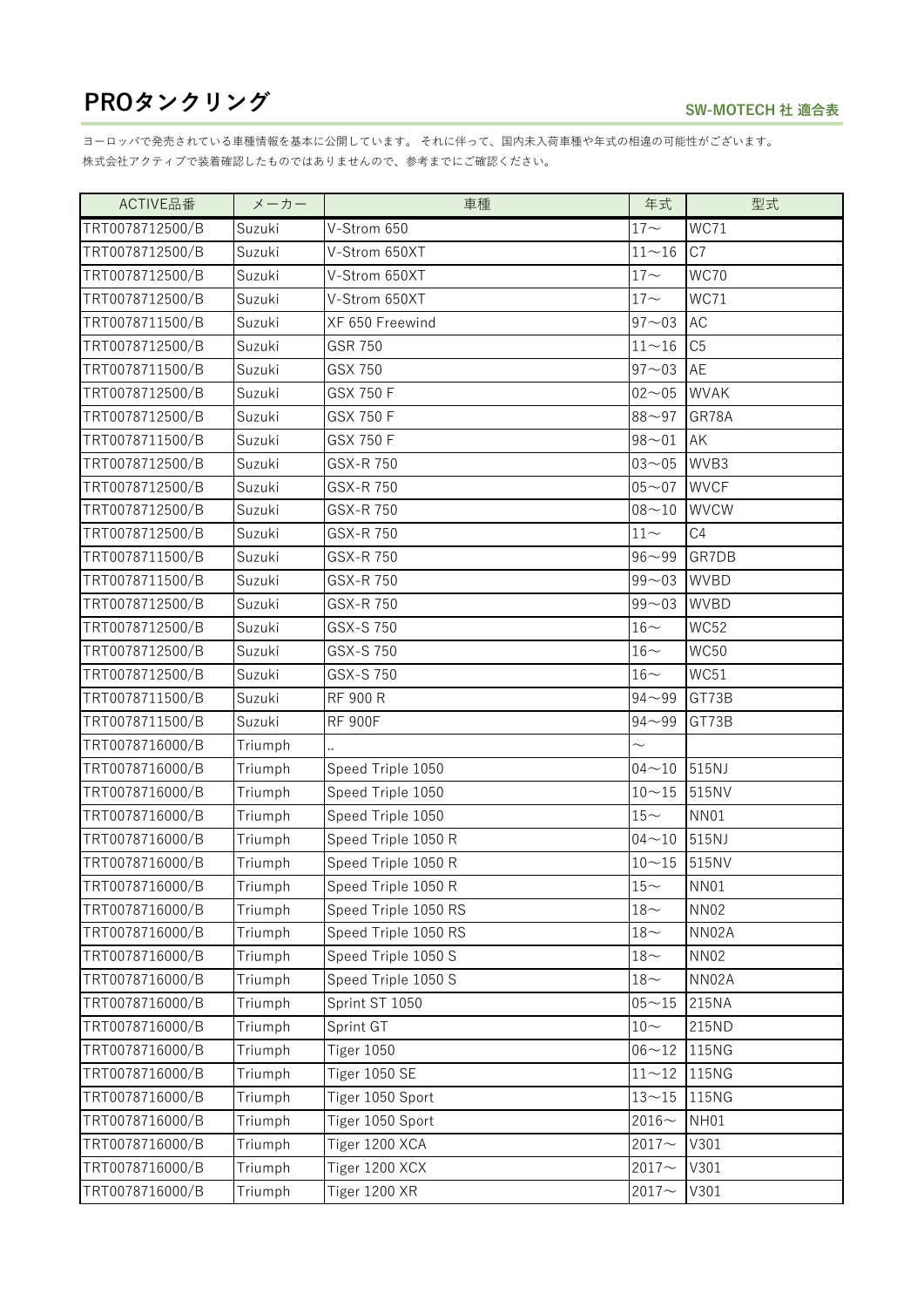| ACTIVE品番        | メーカー    | 車種                           | 年式                 | 型式          |
|-----------------|---------|------------------------------|--------------------|-------------|
| TRT0078716000/B | Triumph | Tiger 1200 XRT               | $17 -$             | V301        |
| TRT0078716000/B | Triumph | Tiger 1200 XRT               | $17 -$             | V301A       |
| TRT0078716000/B | Triumph | Tiger 1200 XRX               | $2017 -$           | V301        |
| TRT0078716000/B | Triumph | Tiger 1200 XRX Low           | $17 -$             | V301        |
| TRT0078716000/B | Triumph | Tiger 1200 XRX Low           | $17 -$             | V301A       |
| TRT0078716000/B | Triumph | Tiger Explorer               | $11 - 15$          | V13VG       |
| TRT0078716000/B | Triumph | Tiger Explorer XC            | $11 - 15$          | V13VG       |
| TRT0078716000/B | Triumph | Tiger Explorer XCa           | $15 - 17$          | V201        |
| TRT0078716000/B | Triumph | Tiger Explorer XCx           | $15 - 17$          | V201        |
| TRT0078716000/B | Triumph | Tiger Explorer XR            | $15 - 17$          | V201        |
| TRT0078716000/B | Triumph | Tiger Explorer XRt           | $15 - 17$          | V201        |
| TRT0078716000/B | Triumph | Tiger Explorer XRx           | $15 - 17$          | V201        |
| TRT0078716000/B | Triumph | Daytona 600                  | $03 - 05$          | 806LW       |
| TRT0078716000/B | Triumph | Street Triple S A2 (660 ccm) | $17 -$             | HD03        |
| TRT0078716000/B | Triumph | Street Triple S A2 (660 ccm) | $17\mathord{\sim}$ | HD03A       |
| TRT0078716000/B | Triumph | Street Triple S A2 (660 ccm) | $2017 -$           | <b>HD02</b> |
| TRT0078716100/B | Triumph | Daytona 675                  | $06 - 12$          | D67LC       |
| TRT0078716100/B | Triumph | Daytona 675                  | $13-$              | H67         |
| TRT0078716100/B | Triumph | Street Triple (675 ccm)      | $07 - 12$          | D67LD       |
| TRT0078716100/B | Triumph | Street Triple (675 ccm)      | $12 - 16$          | L67LR       |
| TRT0078716100/B | Triumph | Street Triple R (675 ccm)    | $08 - 12$          | D67LD       |
| TRT0078716100/B | Triumph | Street Triple R (675 ccm)    | $12 - 16$          | L67LR       |
| TRT0078716100/B | Triumph | Street Triple Rx (675 ccm)   | $15 - 16$          | L67LR       |
| TRT0078716100/B | Triumph | Daytona 765                  | $19-$              | <b>HB06</b> |
| TRT0078716100/B | Triumph | Street Triple R (765 ccm)    | $16 - 19$          | HD01        |
| TRT0078716100/B | Triumph | Street Triple R (765 ccm)    | $16 - 19$          | HD01A       |
| TRT0078716100/B | Triumph | Street Triple R (765 ccm)    | $19-$              | HD04        |
| TRT0078716100/B | Triumph | Street Triple RS (765 ccm)   | $16 - 19$          | HD01        |
| TRT0078716100/B | Triumph | Street Triple RS (765 ccm)   | 16~19 HD01A        |             |
| TRT0078716100/B | Triumph | Street Triple RS (765 ccm)   | $19-$              | HD04        |
| TRT0078716100/B | Triumph | Street Triple S (765 ccm)    | $16 - 19$          | HD01        |
| TRT0078716100/B | Triumph | Street Triple S (765 ccm)    | $16 - 19$          | HD01A       |
| TRT0078716000/B | Triumph | Tiger 800                    | $10 - 14$          | A08         |
| TRT0078716000/B | Triumph | Tiger 800 XC                 | $10 - 14$          | A08         |
| TRT0078716000/B | Triumph | Tiger 800 XC                 | $15 - 16$          | A082        |
| TRT0078716000/B | Triumph | Tiger 800 XC                 | $16 - 17$          | C201        |
| TRT0078716000/B | Triumph | Tiger 800 XCa                | $16 - 17$          | C201        |
| TRT0078716000/B | Triumph | Tiger 800 XCx                | $16 - 17$          | C201        |
| TRT0078716000/B | Triumph | Tiger 800 XCxa               | $17 -$             | C301        |
| TRT0078716000/B | Triumph | Tiger 800 XCxa               | $17 -$             | C301A       |
| TRT0078716000/B | Triumph | Tiger 800 XCxa               | $17 -$             | C302        |
| TRT0078716000/B | Triumph | Tiger 800 XCxa               | $17\mathord{\sim}$ | C302A       |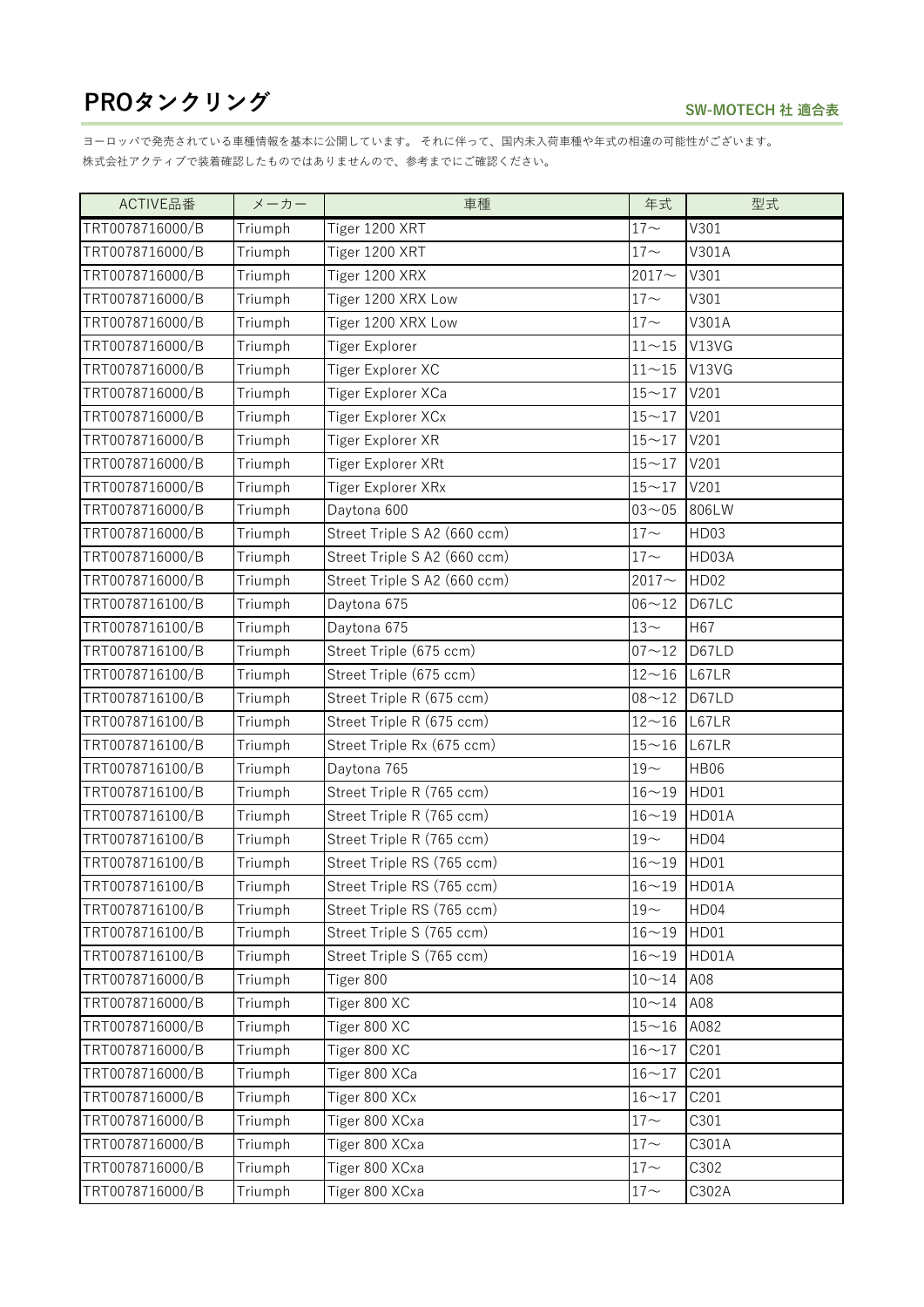| ACTIVE品番        | メーカー    | 車種                       | 年式              | 型式          |
|-----------------|---------|--------------------------|-----------------|-------------|
| TRT0078716000/B | Triumph | Tiger 800 XR             | $15 - 16$       | A082        |
| TRT0078716000/B | Triumph | Tiger 800 XR             | $16 - 17$       | C201        |
| TRT0078716000/B | Triumph | Tiger 800 XRt            | $15 - 16$       | A082        |
| TRT0078716000/B | Triumph | Tiger 800 XRt            | $16 - 17$       | C201        |
| TRT0078716000/B | Triumph | Tiger 800 XRx            | $15 - 16$       | A082        |
| TRT0078716000/B | Triumph | Tiger 800 XRx            | $16 - 17$       | C201        |
| TRT0078716000/B | Triumph | Tiger 800 XR / XRx / XRt | $2017 -$        | C301        |
| TRT0078716000/B | Triumph | Tiger 800 XR / XRx / XRt | $17 -$          | C302        |
| TRT0078716000/B | Triumph | Tiger 800 XR / XRx / XRt | $17 -$          | C302A       |
| TRT0078711000/B | Triumph | Daytona 900              | $93 - 96$       | T300D       |
| TRT0078716100/B | Triumph | Tiger 900                | $19-$           | C702        |
| TRT0078716100/B | Triumph | Tiger 900                | $19-$           | C701        |
| TRT0078711000/B | Triumph | Tiger 900                | $93 - 98$       | T400        |
| TRT0078716100/B | Triumph | Tiger 900                | $98 - 00$       | T709        |
| TRT0078716100/B | Triumph | Tiger 900 GT             | $19-$           | C701        |
| TRT0078716100/B | Triumph | Tiger 900 GT             | $19-$           | C702        |
| TRT0078716100/B | Triumph | Tiger 900 GT Pro         | $19-$           | C702        |
| TRT0078716100/B | Triumph | Tiger 900 GT Pro         | $19-$           | C701        |
| TRT0078716100/B | Triumph | Tiger 900 Rally          | $19-$           | C701        |
| TRT0078716100/B | Triumph | Tiger 900 Rally          | $19-$           | C702        |
| TRT0078716100/B | Triumph | Tiger 900 Rally Pro      | $19-$           | C702        |
| TRT0078716100/B | Triumph | Tiger 900 Rally Pro      | $19-$           | C701        |
| TRT0078716000/B | Triumph | Sprint RS                | $02 - 04$       | T695        |
| TRT0078716000/B | Triumph | Sprint ST                | $02 - 04$       | T695        |
| TRT0078716000/B | Triumph | Daytona 955              | $01 - 05$       | 595N        |
| TRT0078716000/B | Triumph | Daytona 955              | $97 - 01$       | T595        |
| TRT0078716000/B | Triumph | Daytona 955              | $99 - 01$       | 595SPP      |
| TRT0078716000/B | Triumph | Speed Triple 955         | $01 - 05$       | 595N        |
| TRT0078716000/B | Triumph | Tiger 955i               | $04 - 06$ 709EN |             |
| TRT0078711000/B | Yamaha  |                          | $\sim$          |             |
| TRT0078711500/B | Yamaha  | ä.                       | $\sim$          |             |
| TRT0078711600/B | Yamaha  |                          | $\sim$          |             |
| TRT0078711000/B | Yamaha  | FZ <sub>1</sub>          | $05 - 16$       | <b>RN16</b> |
| TRT0078711000/B | Yamaha  | FZ 1 Fazer               | $05 - 16$       | <b>RN16</b> |
| TRT0078711500/B | Yamaha  | FZR 1000                 | $89 - 94$       | 3LE         |
| TRT0078711000/B | Yamaha  | FZS 1000 Fazer           | $00 - 04$       | <b>RN06</b> |
| TRT0078711000/B | Yamaha  | FZS 1000 Fazer           | $04 - 05$       | <b>RN14</b> |
| TRT0078730501/B | Yamaha  | $MT-10$                  | $16-$           | <b>RN45</b> |
| TRT0078711500/B | Yamaha  | YZF 1000 R Thunderace    | $97 - 00$       | 4VD         |
| TRT0078711000/B | Yamaha  | YZF-R1                   | $01 - 03$       | <b>RN09</b> |
| TRT0078711000/B | Yamaha  | YZF-R1                   | $03 - 06$       | <b>RN12</b> |
| TRT0078711000/B | Yamaha  | YZF-R1                   | $07 - 08$       | <b>RN19</b> |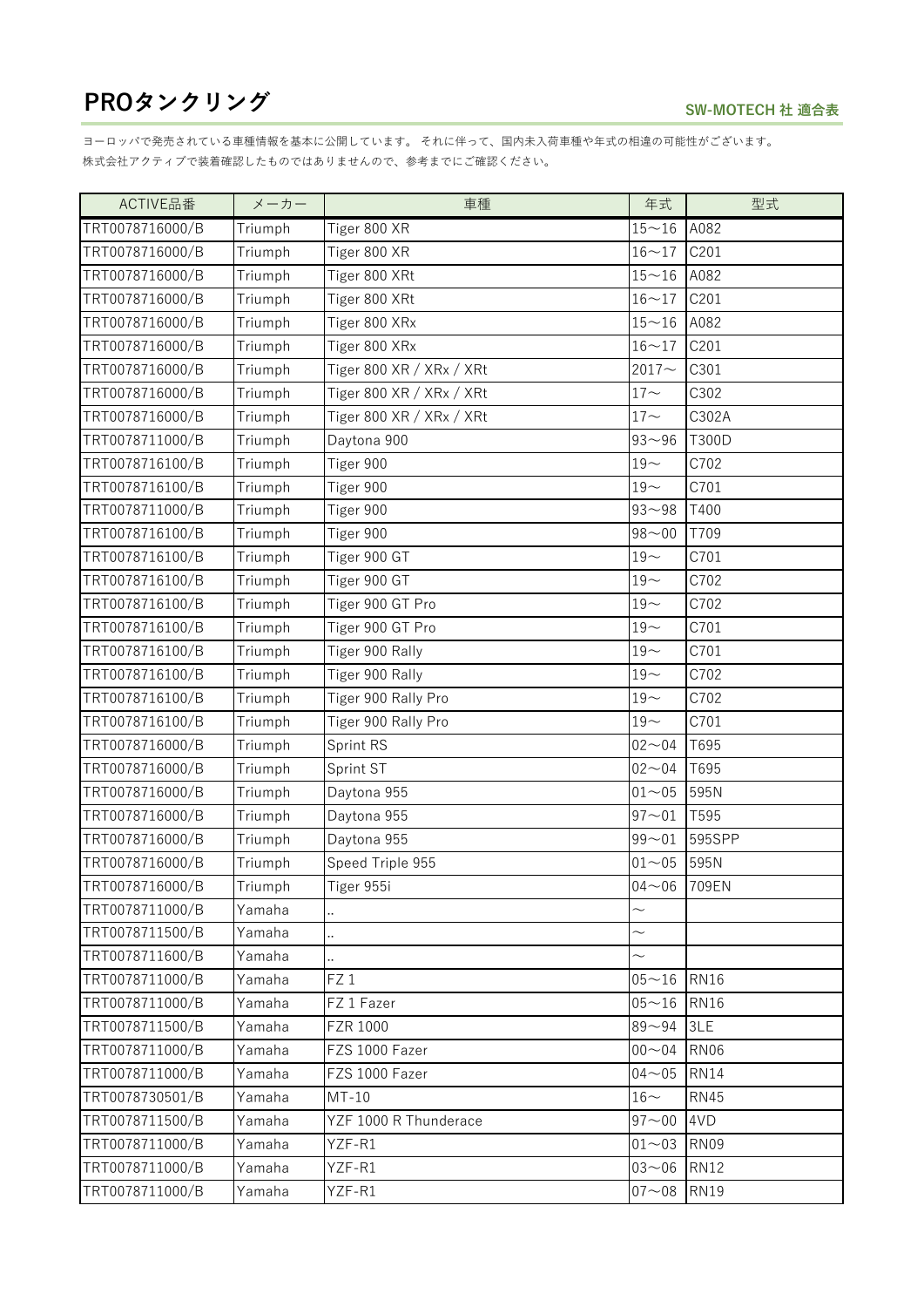| ACTIVE品番        | メーカー   | 車種                                       | 年式                  | 型式          |
|-----------------|--------|------------------------------------------|---------------------|-------------|
| TRT0078711000/B | Yamaha | YZF-R1                                   | $09 - 14$           | <b>RN22</b> |
| TRT0078730501/B | Yamaha | YZF-R1                                   | $15 - 16$           | <b>RN32</b> |
| TRT0078730501/B | Yamaha | YZF-R1                                   | $16 - 19$           | <b>RN49</b> |
| TRT0078730501/B | Yamaha | YZF-R1                                   | $19-$               | <b>RN65</b> |
| TRT0078711000/B | Yamaha | YZF-R1                                   | $97 - 99$           | <b>RN01</b> |
| TRT0078711000/B | Yamaha | YZF-R1                                   | $99 - 01$           | <b>RN04</b> |
| TRT0078711600/B | Yamaha | BT 1100 Bulldog                          | $02 - 05$           | <b>RP05</b> |
| TRT0078711500/B | Yamaha | XJR 1200                                 | $95 - 99$           | 4PU         |
| TRT0078711000/B | Yamaha | XT1200ZE Super Tenere · ABS              | $10 - 13$           | DP01        |
| TRT0078711000/B | Yamaha | XT1200ZE Super Tenere · ABS              | $14 - 16$           | DP04        |
| TRT0078711000/B | Yamaha | XT1200ZE Super Tenere · ABS              | $16-$               | DP07        |
| TRT0078711000/B | Yamaha | XT1200ZE Super Tenere · ABS Raid Edition | $10 - 13$           | DP01        |
| TRT0078711000/B | Yamaha | XT1200ZE Super Tenere · ABS Raid Edition | $14 - 16$           | DP04        |
| TRT0078711000/B | Yamaha | XT1200ZE Super Tenere · ABS Raid Edition | $16\mathord{\sim}$  | DP07        |
| TRT0078730501/B | Yamaha | MT-125                                   | $18\mathord{\sim}$  | <b>RE39</b> |
| TRT0078711500/B | Yamaha | <b>TZR 125</b>                           | $97 - 99$           | 4FL         |
| TRT0078711000/B | Yamaha | FJR 1300                                 | $00 - 02$           | RP04        |
| TRT0078711000/B | Yamaha | FJR 1300                                 | $03 - 03$           | <b>RP08</b> |
| TRT0078711000/B | Yamaha | FJR 1300                                 | $04 - 05$           | <b>RP11</b> |
| TRT0078711000/B | Yamaha | FJR 1300                                 | $06 - 12$           | <b>RP13</b> |
| TRT0078711000/B | Yamaha | FJR 1300                                 | $13 - 15$           | <b>RP23</b> |
| TRT0078711000/B | Yamaha | FJR 1300                                 | $16\mathord{\sim}$  | <b>RP28</b> |
| TRT0078711500/B | Yamaha | XJR 1300                                 | $01 - 03$           | <b>RP06</b> |
| TRT0078711500/B | Yamaha | XJR 1300                                 | $03 - 06$           | <b>RP10</b> |
| TRT0078711000/B | Yamaha | XJR 1300                                 | $06 - 14$           | <b>RP19</b> |
| TRT0078721400/B | Yamaha | XJR 1300                                 | $15\mathtt{\sim}16$ | <b>RP19</b> |
| TRT0078711500/B | Yamaha | XJR 1300                                 | $98 - 01$           | RP02        |
| TRT0078711000/B | Yamaha | $MT-01$                                  | $04 - 06$           | <b>RP12</b> |
| TRT0078711000/B | Yamaha | $MT-01$                                  | 06~12 RP18          |             |
| TRT0078730501/B | Yamaha | MT-03 ABS                                | $16 - 17$           | RH07        |
| TRT0078730501/B | Yamaha | MT-03 ABS                                | $17 - 19$           | <b>RH12</b> |
| TRT0078731600/B | Yamaha | MT-03 ABS                                | $20 -$              | <b>RH12</b> |
| TRT0078730501/B | Yamaha | YZF-R3                                   | $15 - 17$           | RH07        |
| TRT0078730501/B | Yamaha | YZF-R3                                   | $17\mathord{\sim}$  | <b>RH12</b> |
| TRT0078711000/B | Yamaha | FZ6                                      | $03 - 06$           | <b>RJ07</b> |
| TRT0078711000/B | Yamaha | FZ 6                                     | $06 - 10$           | <b>RJ14</b> |
| TRT0078711000/B | Yamaha | FZ 6 Fazer                               | $03 - 06$           | <b>RJ07</b> |
| TRT0078711000/B | Yamaha | FZ 6 Fazer                               | $06 - 10$           | <b>RJ14</b> |
| TRT0078711500/B | Yamaha | <b>FZR 600 R</b>                         | $94 - 96$           | 4JH         |
| TRT0078711000/B | Yamaha | FZS 600 Fazer                            | $97 - 03$           | <b>RJ02</b> |
| TRT0078711000/B | Yamaha | XJ 6                                     | $08 - 12$           | <b>RJ19</b> |
| TRT0078711000/B | Yamaha | XJ 6                                     | $13\mathord{\sim}$  | <b>RJ22</b> |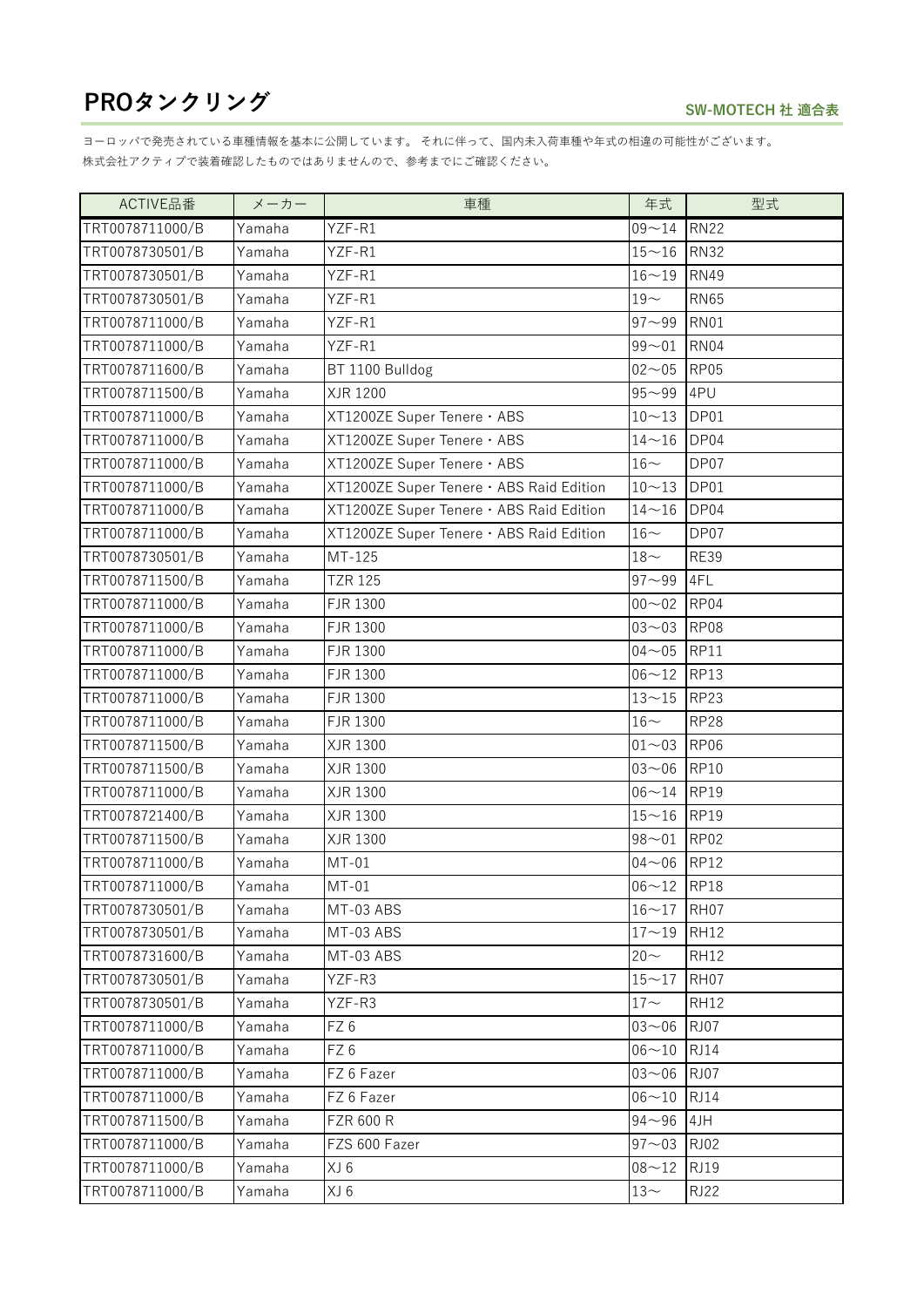| ACTIVE品番        | メーカー   | 車種                   | 年式                 | 型式          |
|-----------------|--------|----------------------|--------------------|-------------|
| TRT0078711000/B | Yamaha | XJ 6 Diversion       | $08 -$             | <b>RJ19</b> |
| TRT0078711000/B | Yamaha | XJ 6 Diversion F ABS | $10-$              | <b>RJ19</b> |
| TRT0078711500/B | Yamaha | <b>YZF 600 R</b>     | $96 - 00$          | RJ031       |
| TRT0078711000/B | Yamaha | YZF-R6               | $03 - 04$          | <b>RJ05</b> |
| TRT0078711000/B | Yamaha | YZF-R6               | $04 - 07$          | <b>RJ09</b> |
| TRT0078711000/B | Yamaha | YZF-R6               | $08 -$             | <b>RJ15</b> |
| TRT0078711000/B | Yamaha | YZF-R6               | $16-$              | <b>RJ27</b> |
| TRT0078711500/B | Yamaha | YZF-R6               | $98 - 03$          | <b>RJ03</b> |
| TRT0078711000/B | Yamaha | $MT-03$              | $05 - 14$          | <b>RM02</b> |
| TRT0078711000/B | Yamaha | Tracer 700           | $16 - 19$          | <b>RM15</b> |
| TRT0078711000/B | Yamaha | Tracer 700           | $16 - 19$          | <b>RM14</b> |
| TRT0078711000/B | Yamaha | Tracer 700           | $19-$              | <b>RM30</b> |
| TRT0078720900/B | Yamaha | $MT-07$              | $14 - 16$          | <b>RM04</b> |
| TRT0078720900/B | Yamaha | $MT-07$              | $16 - 17$          | <b>RM18</b> |
| TRT0078720900/B | Yamaha | $MT-07$              | $16 - 17$          | <b>RM17</b> |
| TRT0078731400/B | Yamaha | $MT-07$              | $18-$              | <b>RM18</b> |
| TRT0078731400/B | Yamaha | $MT-07$              | $18-$              | <b>RM17</b> |
| TRT0078720900/B | Yamaha | MT-07 Moto Cage      | $15 - 16$          | <b>RM04</b> |
| TRT0078711000/B | Yamaha | MT-07 Tracer         | $16 - 19$          | <b>RM15</b> |
| TRT0078711000/B | Yamaha | MT-07 Tracer         | $16 - 19$          | <b>RM14</b> |
| TRT0078711000/B | Yamaha | MT-07 Tracer         | $19-$              | <b>RM30</b> |
| TRT0078721301/B | Yamaha | Tenere $\cdot$ 700   | $19-$              | DM07        |
| TRT0078721301/B | Yamaha | Tenere $\cdot$ 700   | $19-$              | <b>DM08</b> |
| TRT0078711500/B | Yamaha | <b>YZF 750 R</b>     | $93 - 96$          | 4HT         |
| TRT0078711000/B | Yamaha | FZ8                  | $10-$              | <b>RN25</b> |
| TRT0078711000/B | Yamaha | FZ 8 Fazer           | $10-$              | <b>RN25</b> |
| TRT0078730800/B | Yamaha | Tracer 900           | $14 - 16$          | <b>RN29</b> |
| TRT0078730800/B | Yamaha | Tracer 900           | $16 - 17$          | <b>RN43</b> |
| TRT0078730800/B | Yamaha | Tracer 900           | $17 -$             | <b>RN57</b> |
| TRT0078730800/B | Yamaha | Tracer 900 GT        | $18-$              | <b>RN57</b> |
| TRT0078730800/B | Yamaha | $FJ-09$              | $14 - 16$          | <b>RN29</b> |
| TRT0078730800/B | Yamaha | $FJ-09$              | $16 - 17$          | <b>RN43</b> |
| TRT0078730800/B | Yamaha | $FJ-09$              | $17 -$             | <b>RN57</b> |
| TRT0078711000/B | Yamaha | MT-09                | $13 - 16$          | <b>RN29</b> |
| TRT0078711000/B | Yamaha | MT-09                | $16-$              | <b>RN43</b> |
| TRT0078711000/B | Yamaha | MT-09 SP             | $17\mathord{\sim}$ | <b>RN43</b> |
| TRT0078730800/B | Yamaha | MT-09 Tracer         | $14 - 16$          | <b>RN29</b> |
| TRT0078730800/B | Yamaha | MT-09 Tracer         | $16 - 17$          | <b>RN43</b> |
| TRT0078730800/B | Yamaha | MT-09 Tracer         | $17\mathord{\sim}$ | <b>RN57</b> |
| TRT0078731300/B | Yamaha | NIKEN                | $18\mathord{\sim}$ | <b>RN58</b> |
| TRT0078711500/B | Yamaha | <b>TDM 850</b>       | $91 - 95$          | 3VD         |
| TRT0078711500/B | Yamaha | <b>TDM 850</b>       | $91 - 95$          | 4CM         |